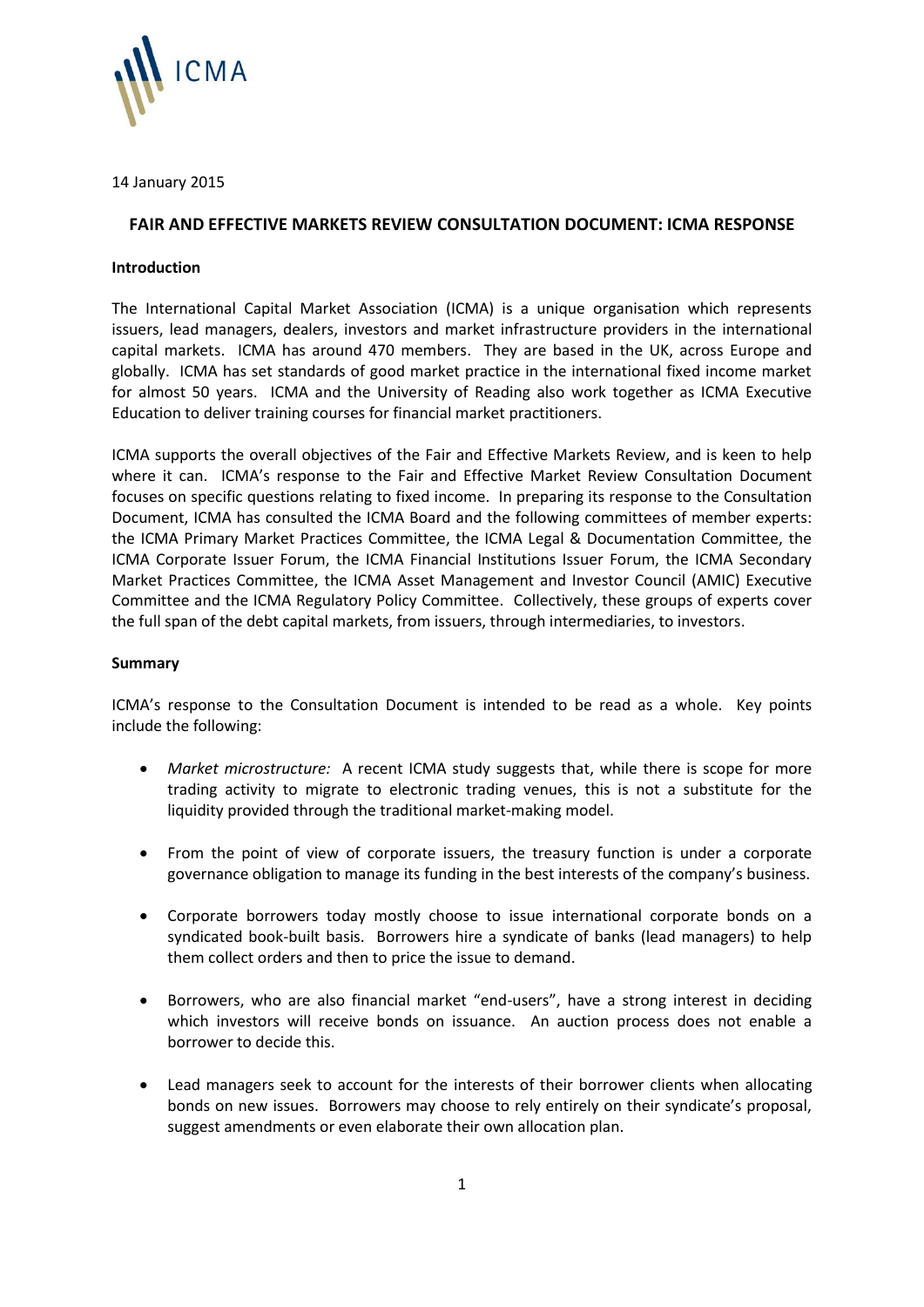

- Allocation is an art and not a science. Specific allocation considerations include early, proactive and useful feedback on what the transaction size/yield could be; track record of investing in the borrower, sector or type of issue concerned; likely holding horizon; and any apparent order size inconsistency with assets under management or prior investment history (which might indicate order inflation).
- It is relatively common today, though by no means universal, for lead managers to make deal statistics available to investors. These itemise the transaction's distribution by geographic segments and by investor type. However, going beyond that to the publication of individual allocations raises questions of statutory or contractual confidentiality in relation to both investors and borrowers that would need to be addressed (notably under MiFID client-facing rules).
- When considering alternative issuance processes, it is important to ensure they work in changing market environments and for under-subscribed bond issues as well as for oversubscribed ones.
- ICMA believes that there are significant risks in case well intentioned regulation inadvertently leads to undesirable effects on the functioning of fixed income markets.
- *Conflicts of interest and information flows:* Any conflicts of interest need to be appropriately managed (as required *inter alia* by MiFID) and confidential information also needs to be appropriately managed (as required *inter alia* by MiFID and MAD).
- *Competition and market discipline:* Eurobond borrowers can and frequently do change the lead managers that participate in their underwriting syndicates, without any investor or market reaction or comment (though borrowers do see an advantage in having relationship firms in the syndicate who already have a good understanding of their needs).
- The ICMA Primary Market Handbook was created to promote intra-syndicate efficiency in the context of Eurobond issues. It does so by non-exhaustively recognising industry consensus around salient good practice by ICMA member lead managers, notably regarding transparency and timeliness. The Handbook is not technically binding, and ICMA's Primary Market Practices Committee is not an enforcement body.
- *Benchmarks:* ICMA considers that much has already been done in a short space of time to improve the robustness of benchmarks and notes that further adjustments are already in train. It appears reasonable to believe that some time is now needed to allow all this to become more fully bedded down and any further action should only then be based upon observation of the new regime which leads to the identification of any remaining shortcomings.
- *Standards of market practice:* ICMA's experience is that, beyond formal rules and requirements, there is a highly valuable role that can be fulfilled by the market itself drawing up practice guides, which should fill in any gaps in the formal framework, and help to make clear how market activities can efficiently and effectively be conducted within the applicable formal framework.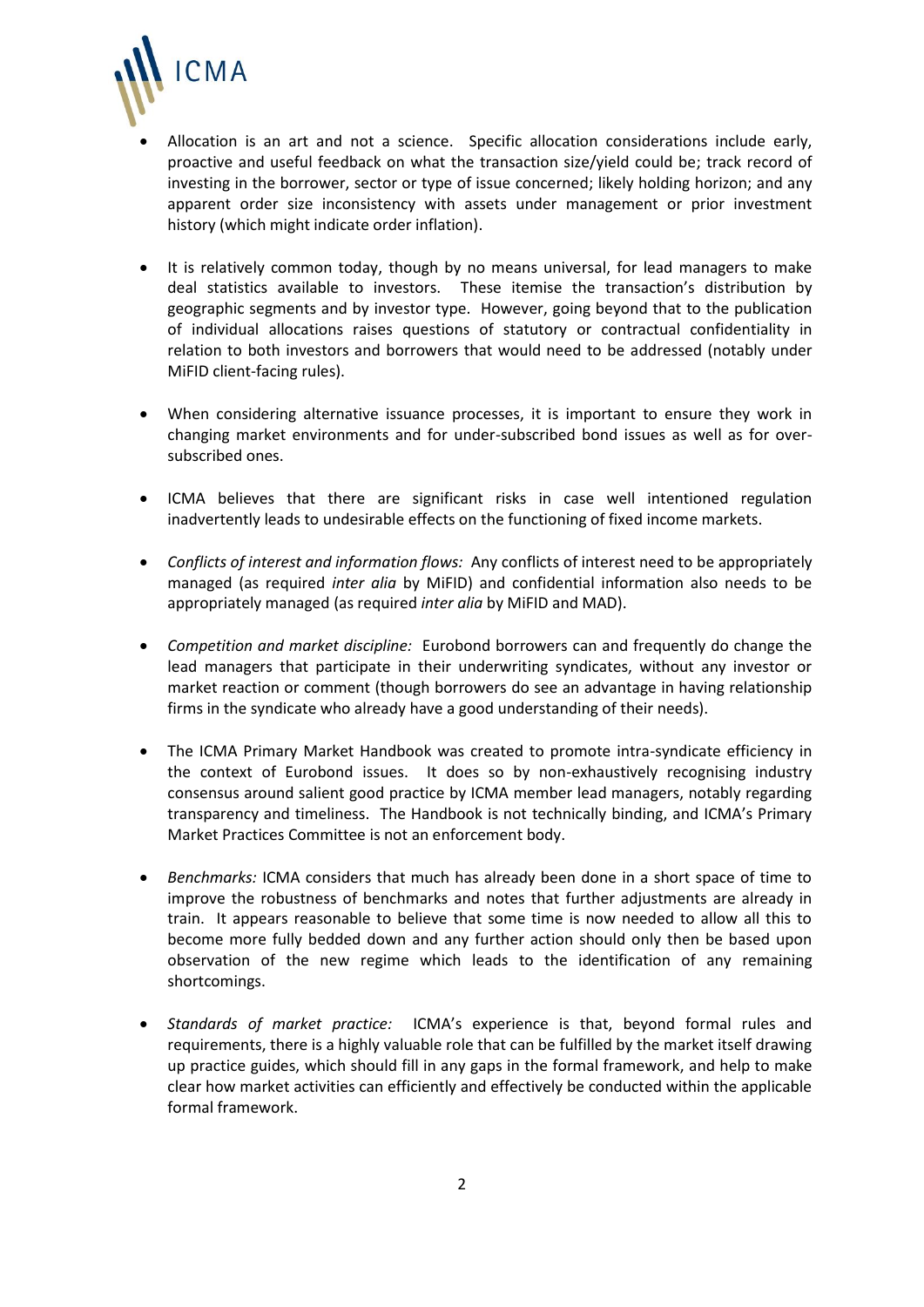

 *Surveillance and penalties:* ICMA considers that there should be effective supervision of market participants and that this should reflect a consistent approach to the oversight of market behaviour. In this regard, ICMA is highly supportive of the role of IOSCO as a purveyor of internationally agreed market standards and considers that more should be done to leverage these as a basis for a common set of market standards.

#### **Market microstructure**

## *Q5: In fixed income, is greater use of electronic trading venues for a wider range of market participants possible or desirable? Are there barriers preventing a shift to a more transparent market structure?*

1 Consultation with ICMA's members suggests that electronic trading in fixed income, and the use of single and multiple-dealer platforms, is steadily gaining traction, and this trend looks likely to continue. Electronic platforms offer efficiencies through functionality such as straight-through processing and automated trade matching, as well as through improved cross-market connectivity. The extent to which established and new platforms are able to deliver in terms of these efficiencies will determine their potential for market adoption.

2 In addition, feedback from our members suggests that more electronic platforms are likely to be developed, particularly in the European corporate bond space. This is largely as a response to reduced market liquidity as a consequence of more stringent banking and markets regulation reducing the capacity for banks' broker-dealers to provide a market-making service. While it is widely acknowledged that platforms by themselves are not a substitute for the liquidity that is provided by market-makers, they do provide the potential to enhance cross-market counterparty connectivity (including "all-to-all" trading) as well as supporting more efficient agency-style broking. Again, to the extent to which platforms are able to provide these efficiencies and that these efficiencies are desirable to market participants, it is reasonable to expect that these platforms will be adopted. In the repo product, for instance, ICMA has seen widespread adoption of electronic trading for the inter-dealer government bond repo market, improving efficiency, transparency and liquidity.

3 However, while there are certain efficiencies to be gained through the use of electronic trading venues, the broader use of electronic trading in fixed income markets should not be an end in itself, with greater transparency being the primary objective, both for on-venue and over-the-counter trading. MiFIR is likely to transform the fixed income secondary markets and provide this needed transparency, and it is equally likely that many market participants and venues will utilise electronic solutions in order to comply with MiFIR requirements. In this respect, there may be an increase in the adoption of electronic trading venues as a result of greater market transparency, rather than this being the driver of transparency.

4 There are of course limitations on the extent to which market participants wish for some fixed income products to trade exclusively through electronic platforms, particularly for less standardized or less liquid securities, such as corporate bonds. Already, ICMA observes that, while 40% of European investment grade corporate bond trades are executed on the three main electronic platforms (Bloomberg, MarketAxess, and Tradeweb), these tend to account for smaller trades (usually <€2 million), with the larger ticket sizes being executed between dealers and investors via phone). While there is clearly scope for platforms to support larger transaction sizes, ICMA would expect the direct dealer-investor model to persist in the case of corporate bond markets.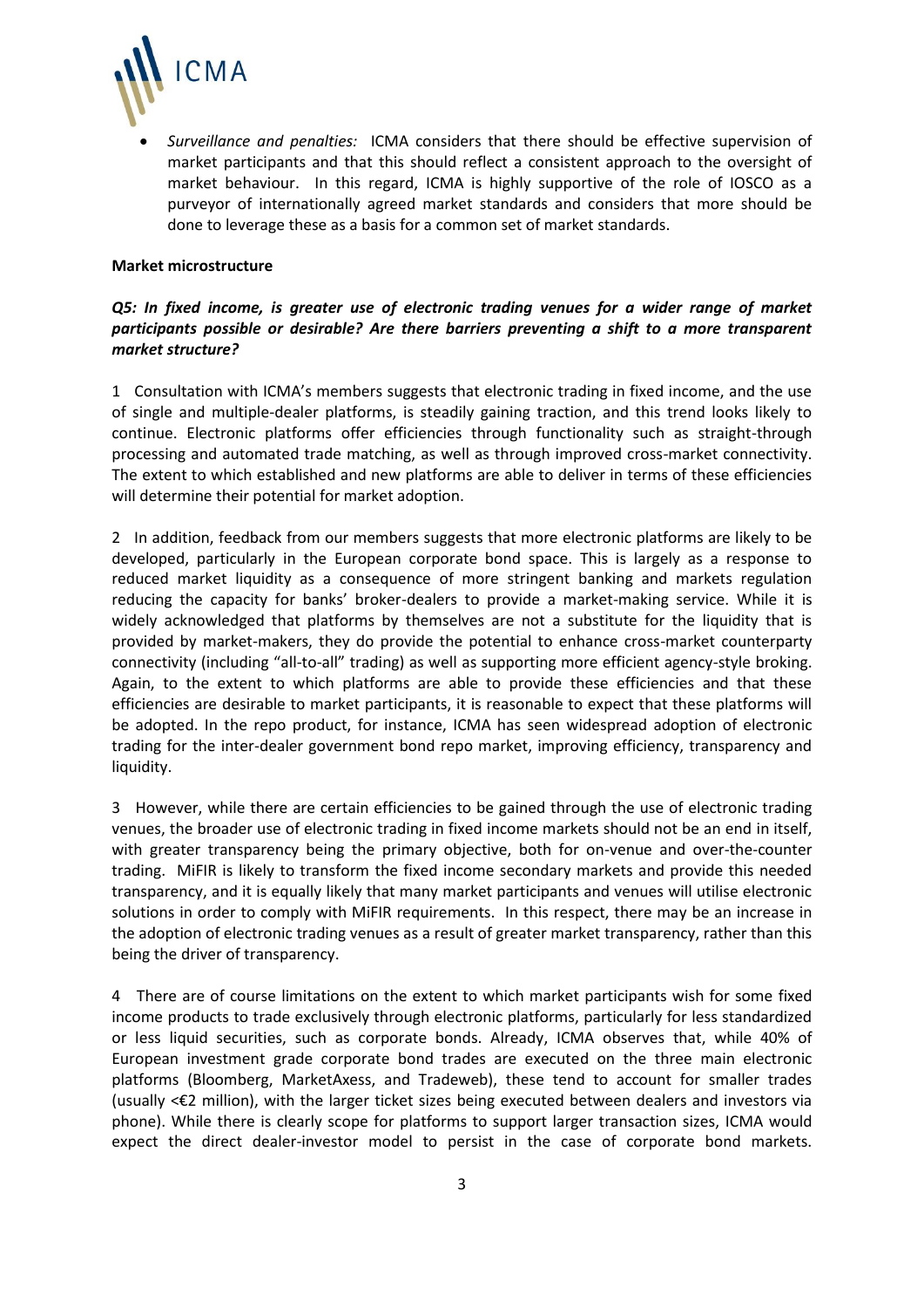

Furthermore, a number of products are not suitable for trading on electronic platforms, particularly less vanilla, more bespoke packages and structures.

5 Electronic platforms can also provide greater transparency and support price discovery, which may be desirable for many market participants. However, in the case of less liquid products, such as corporate bonds, this could be counterproductive, and the publicizing of a large transaction could add market risk to the dealer ("the winner's curse"). This will be one of the main challenges of MiFID II and its calibrations for pre and post-trade transparency. The growth and adoption of electronic platforms for fixed income products will be driven by market needs and the ability of platforms to service those needs. Establishing trading rules and best practice for electronic platforms (such as ensuring "firm" prices) will be important in supporting their popularity. However, this should be left to the market participants and platform providers to determine, rather than through regulation. Regulating or mandating e-trading runs the risk of unintended consequences or providing unfair advantages to some platforms. Regulation related to trading platforms also needs to be carefully considered. A good example of an unintended outcome is CSDR Article 5 (on T+2) which, unintentionally, potentially prohibits the trading of some securities financing transactions on electronic repo-trading platforms, and which is counterintuitive to the objectives of the Regulation.

6 In a recent ICMA study, *[The Current State and Future Evolution of the European Investment Grade](http://www.icmagroup.org/assets/documents/Regulatory/Secondary-markets/The-state-of-the-European-investment-grade-corporate-bond-secondary-market_ICMA-SMPC_Report-251114-Final3.pdf)  [Corporate Bond Secondary Market: Perspectives from the Market](http://www.icmagroup.org/assets/documents/Regulatory/Secondary-markets/The-state-of-the-European-investment-grade-corporate-bond-secondary-market_ICMA-SMPC_Report-251114-Final3.pdf)*, a range of market participants, including sell side, buy side, and platform providers, were questioned about the electronification of the European corporate bond markets. The interviews suggest that, while there is scope for more trading activity to migrate to electronic trading venues, this is not a substitute for the liquidity provided through the traditional market-making model.

## *Q6: Is standardisation of corporate bond issuance possible or desirable? Should standardisation be contemplated across a broader range of fixed income products? How could that be brought about?*

7 Although ICMA acknowledges that the syndicated world is much broader, including public sector agencies, supranational entities and some sovereign debt, ICMA's response focuses solely on corporate Eurobonds (ie international bonds), including both financial and non-financial issuers. In addition, ICMA's response does not address the possibility of standardisation across other fixed income products.

8 For frequent issuers, a smaller number of larger bonds would be easier logistically to trade and so might stimulate secondary market liquidity, and, potentially, reduce the cost of borrowing over time as deals attract more investors. However, it is possible that the problem of lack of bond liquidity primarily affects larger investment funds where there may be a liquidity mismatch between liabilities and assets. Many borrowers issue in response to reverse enquiry which allows investors to dictate structure, maturity and coupon payment dates to suit their investment profiles; liquidity is not an issue for these deals as they are not intended to be traded. For public deals, while liquidity is an advantage, it is not essential, as the market's continued growth makes clear.

9 From the point of view of corporate issuers, fundamentally, the treasury function is under a corporate governance obligation to manage its funding in the best interests of the company's business. Mindful of this, standardisation is not desirable for a number of reasons.

10 It is acknowledged in paragraph 5.1.2(8) of the Consultation Document that issuers need to be able to choose maturities and coupon structures to match their cash-flows. As well as needing to be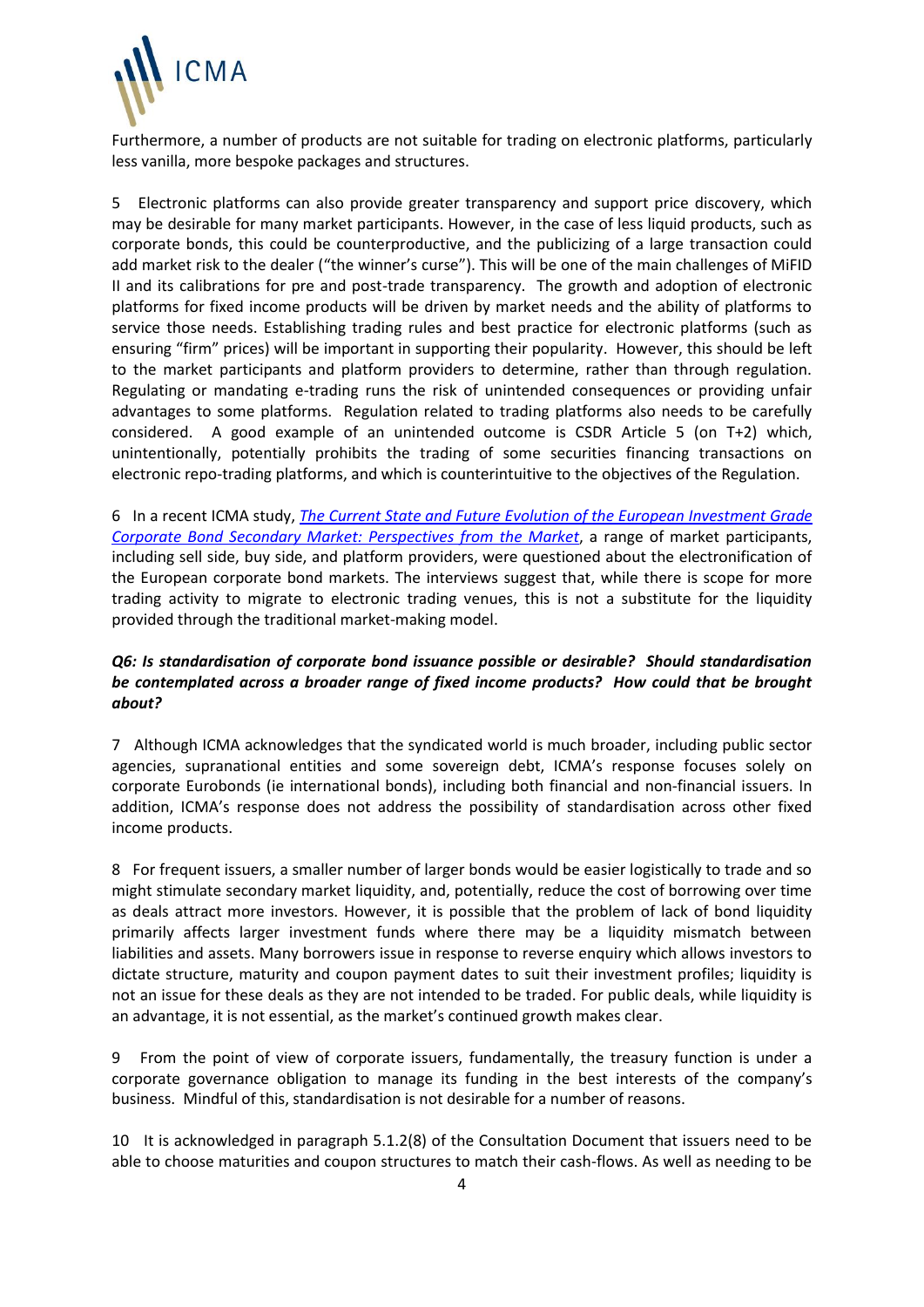

able to take advantage of *ad hoc* opportunistic funding, many issuers tend to borrow for a specific purpose and term, and cannot be tied to certain "one size fits all" parameters which do not match their intentions. It is fundamental that issuers have the freedom to negotiate terms that suit their own business model, their other financing obligations and documentation and their particular funding needs. Standardisation would make it harder for issuers to achieve consistent borrowing on the best terms by restricting these fundamental capabilities and inhibiting funding flexibility. ICMA therefore considers that there would be significant reluctance to sacrifice this flexibility to raise capital market finance as required (subject always to market conditions), notwithstanding the intended stated benefits of standardisation.

11 While, owing to their funding profiles, very frequent, large issuers may in principle be qualified to issue on a standard schedule, to apply a broad brush approach to all issuers would be to disadvantage those smaller issuers with their own particular funding habits. This would not only be inconsistent with the Capital Markets Union objective of expanding bond market access for smaller, mid-cap issuers, but a push towards standardisation for very frequent, large issuers could also lead to greater market segmentation, resulting in issuance of standardised bonds, on the one hand, while issues from the rest of the sector could come to resemble the more bespoke private placement market, on the other hand.

12 Issuers would seek compensation for any loss of flexibility by means of favourable pricing and liquidity for larger deal sizes: something which investors do not currently pay for and which would be hard to quantify given that liquidity is only one of many potential pricing factors. However, the causal link between the size of the deal and its liquidity remains unproven.

13 With regard to standardised maturities, large amounts of debt which become due for repayment on similar dates would concentrate refinancing risk for issuers, and could make it more difficult for investors to establish relative values between bonds with different tenors. The fundamental principle of supply and demand would be skewed in the direction of supply, leading to an economic imbalance for price and deal size (which in turn could affect the problems associated with liquidity that standardisation seeks to address). While this could be problematic for all issuers in terms of deal size and competitive pricing, in particular, if financial institutions find it economically inefficient, or are restricted in other ways from issuing, it would be difficult for them to manage their LCR ratios with certainty and predictability. A concentration of standardised maturities may inadvertently create volatility, which would not otherwise exist with staggered maturities which appeal to a variety of investors with different holding requirements and horizons.

14 Although interest payment dates on corporate bonds in the US are often aligned to mirror interest payment dates on US government securities (albeit issued on different dates, with long or short first coupons), such practice is not so usual in Europe. Therefore, in terms of market-related practicalities, consideration should be given to the market capacity to deal with potentially large activity bunching around the specified quarter days. Theoretically, standardisation of issuance dates, coupon payment dates and redemption dates would equate to an entire quarter's worth of bond activity in one day – based on Bondradar data that 855 bonds were issued in 2013. This could therefore potentially equate to a large amount and, as already noted, would deprive issuers of the right to choose the most advantageous issuance time to match their requirements.

15 Further, with respect to standardisation, investors can already – to an extent – influence the shape of the bond markets in that inclusion in an index goes some way to dictate benchmark size (for instance, minimum size criteria in certain indices).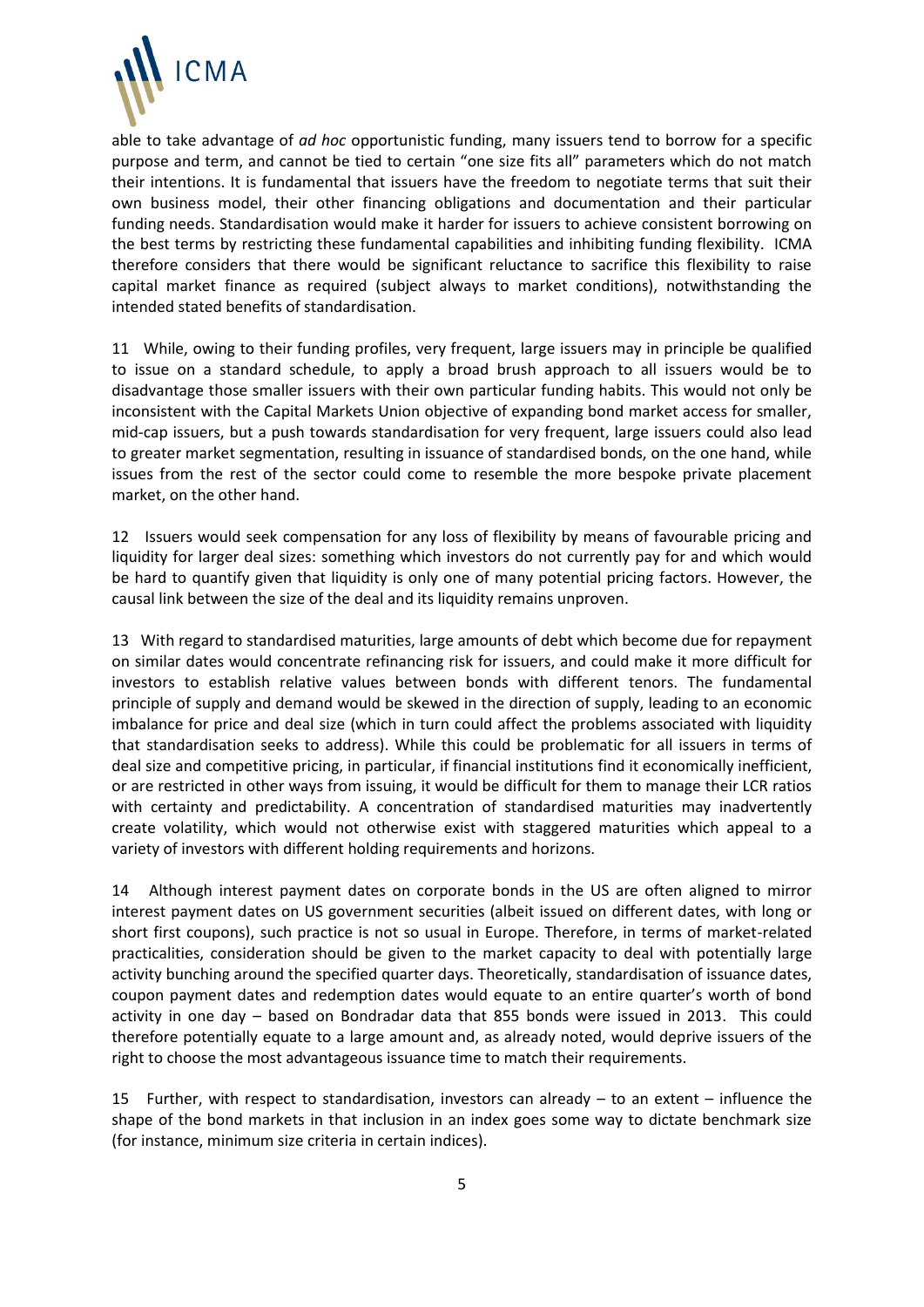

16 Paragraph 5.3.2 of the Consultation Document acknowledges: "Widespread use of a particular benchmark can lead to concentration of order flows around a fixing which can provide incentives for both front running and manipulation". There is a question whether this could become self-fulfilling, as periodic standardisation would mean large amounts of rate fixings at similar times.

17 In a related context, when there are simultaneous redemptions of stock market index futures, stock market index options and stock options, there is generally an increase in the trading volume of options, futures and the underlying stocks, which occasionally increases the volatility of prices of related securities. It would be necessary to consider whether there would be a similar knock-on effect in terms of volatility or market disruption from the simultaneous mass redemption of bonds.

18 Standardisation would not necessarily substantiate the "intended" consequences *ex post*, leaving little incentive for issuers to change their issuance practice. Generally, fundamental changes in issuance practice would not be easy to achieve across the board, which makes it all the more important to show significant, proven benefits in order to spur adoption. In order to avoid any unintended adverse consequences that could inhibit the new issuance markets, it would be necessary to examine more closely the cause and effect between deal size, standardisation and liquidity and cost: the ultimate benefits, although ambitious, remain unproven and are therefore not necessarily clear to issuers.

# *Q7: Should the new issue process for bonds be made more transparent through the use of auction mechanisms, publication of allocations or some other route?*

## **Background**

19 Corporate borrowers today mostly choose to issue international corporate bonds (Eurobonds) on a syndicated book-built basis. Borrowers (often referred to as "issuers") hire a syndicate of banks (lead managers) to help them collect orders to then price the issue to demand.

20 Following the financial crisis, there has been a marked increase in demand for Eurobond issues that has not been matched by the parallel increase in supply. This has resulted in order books for new issues being frequently heavily oversubscribed, with scores and sometimes hundreds of investors placing orders before books close. The simple laws of supply and demand mean that many investors are disappointed with their final allocation of bonds and in turn have come to question the allocation process itself.

### **Corporate borrower interest**

21 Corporate borrowers seek not only to minimise their cost of capital, but also the ability to fund themselves flexibly in line with their underlying business needs (and see further ICMA's response to Q6). In this respect borrowers seek to maximise their ability to access the bond markets at any time in the future. This involves building and maintaining investment relationships with a sufficient range of investors that are:

- able meaningfully to contribute to satisfying the borrower's ongoing funding needs; and
- willing to act as committed ("buy and hold") stakeholders in the borrower's business in respect of the above and engage meaningfully in any reasonable restructuring discussions if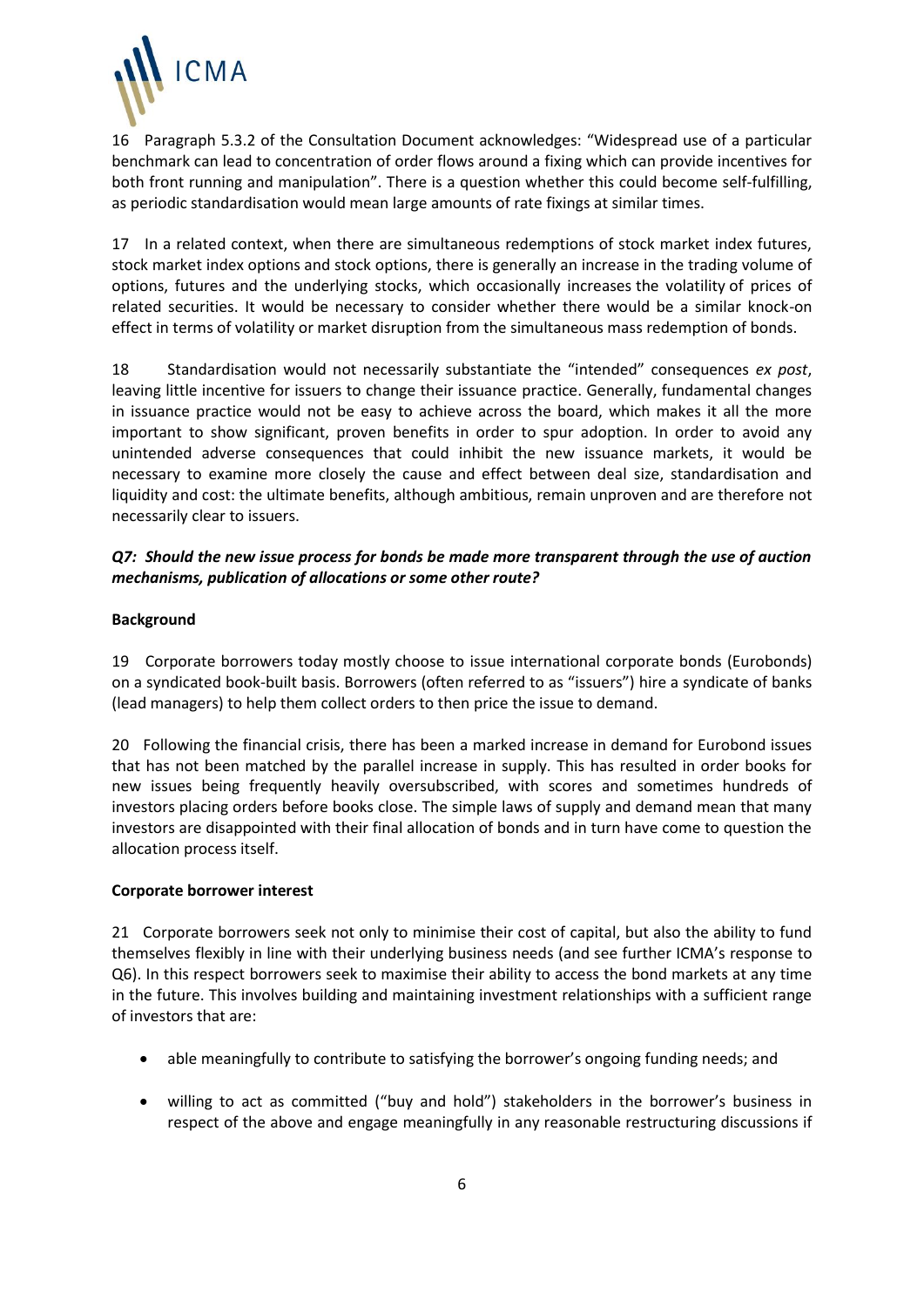

this unexpectedly comes to pass in the future (rather than immediately on-selling to a "vulture" fund).

22 Building and maintaining such investment relationships involves, in turn, ensuring good secondary market performance in current transactions so as not to disincentivise such investors from participating in future. If prices decrease or spreads increase (or "widen") in immediate aftermarket secondary market trading, this will cause buy and hold investors to regret having acquired their bonds in the primary market issue rather than in secondary market trading (all the more so if marking-to-market). Ensuring good secondary market performance also involves:

- receiving constructive feedback from potential investors as to desired issue parameters;
- careful selection of the investors that will receive bonds on issuance, so that there are sufficient sellers to provide the liquidity necessary for the transaction to complete its bedding down but not so many that the bond price or spread is adversely impacted.

23 Borrowers, who are also financial market "end-users", therefore have a strong interest in deciding which investors will receive bonds on issuance.

#### **Auction mechanisms**

24 An auction process by definition does not enable a borrower to decide which investors will receive bonds on issuance, since this is dictated by price. As corporate borrowers have a strong interest in deciding which investors will receive bonds on issuance, they generally choose not to issue by auction, even if an auction confers on the borrower some pricing advantage for the transaction in question. (But see further below.)

25 Auctions are effective for those, primarily sovereign, borrowers who already have an established presence in the market, are well-understood by investors and have multiple bond issues of different maturities already trading in the secondary market providing reference points for pricing. Such borrowers often "tap" or re-open existing bonds and tend to issue frequently and with large issue sizes. The fact that sovereign borrowers do not need to produce approved offer documents for their bond issues also contributes to the appeal of the auction process. This approach may not be appropriate for smaller, less frequent borrowers as investors are less familiar with their name and credit story, lack pricing reference points in the secondary market, and less frequent borrowers (unlike sovereign borrowers) need to have an approved prospectus before making any public offer.

26 Auctions may actually produce an execution disadvantage for such smaller, less frequent borrowers compared to book-built syndications (which intrinsically involve active marketing). This is because the above lack of market familiarity and references may well result in less investor interest (given auctions do not involve active marketing), moving supply and demand (and so pricing) dynamics against borrowers. Furthermore, auctions work well in liquid markets where bonds are frequently taken down by market makers, who need several days' advance notice to prepare their positions ahead of transactions. This reduces borrower's timing flexibility, as they are less able to react to adverse market changes on the day of the transaction and may thus have to accept worse pricing or cancel transactions – increasing market failure rates. In contrast, for book-built syndications, borrowers can decide in the morning to launch (and price) transactions that same day.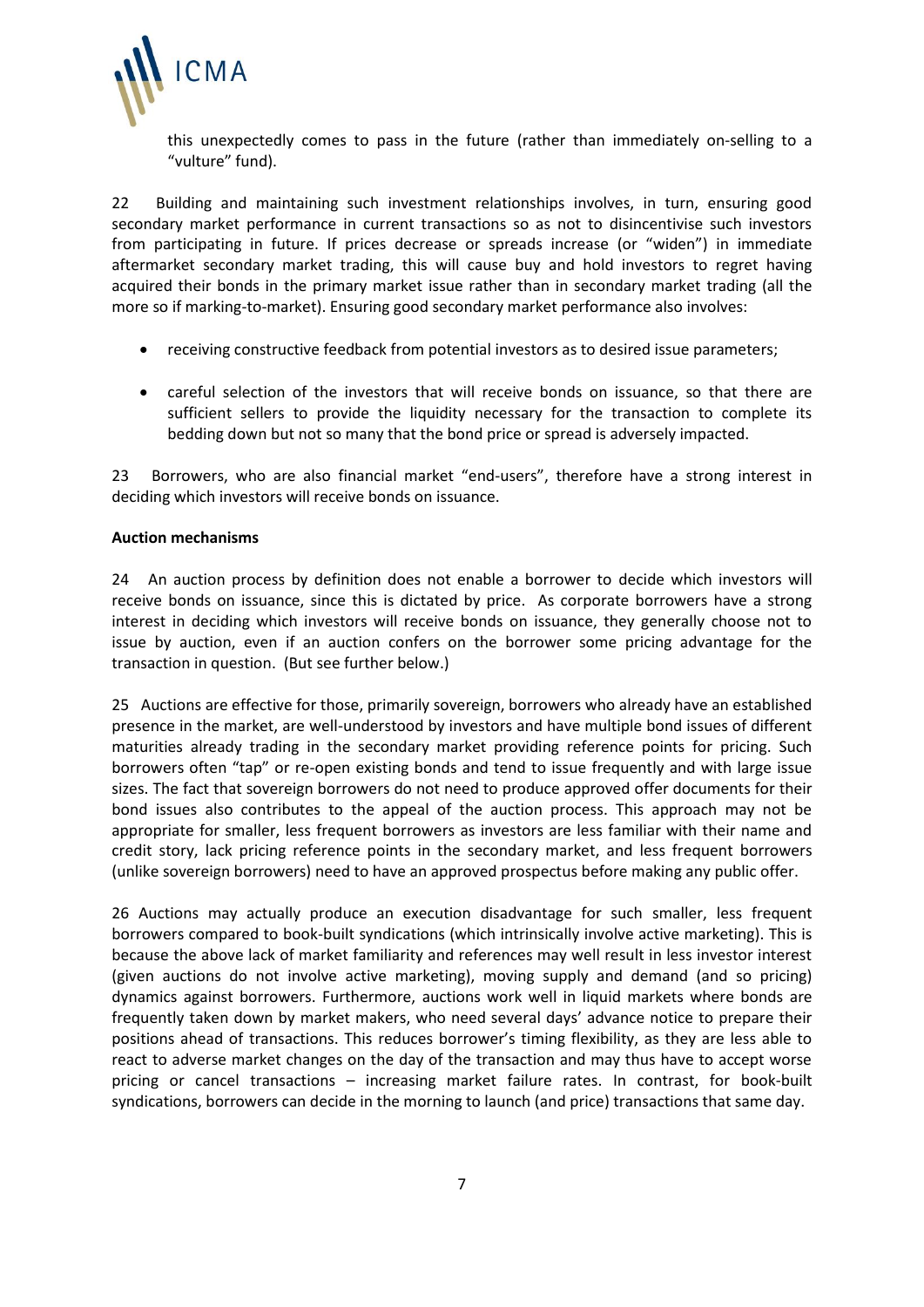

27 It is interesting to note that, not only do the less established (eg emerging market) sovereign borrowers often choose to issue internationally on a syndicated rather than auction basis, but some established borrowers like the UK's Debt Management Office have also done so in recent years.

#### **Other possible mechanisms**

28 "Retention" transactions used to be prevalent in the Eurobond markets, but are rare today. They involve the borrower setting the price and size of a new issue prior to it being offered to potential investors. Each manager in the syndicate receives a fixed amount of bonds which it then seeks to sell to investors. The advantage of this approach for the borrower is guaranteed funding at a specific level as each of the managers is obliged to purchase their portion of bonds, irrespective of whether they have investors prepared to buy them. Unsold bonds remain on the books of the individual manager. However, this tends to involve higher fees as a result, and furthermore there is no flexibility in the pricing or size of the deal – for example due to external market conditions or based on feedback from investors – as these details are fixed before bonds are offered to potential investors. From the perspective of certain investors, this may be an advantage, particularly if they are clients of several of the managers in the syndicate and able to place orders with each of them in order to acquire a larger portion of the new issue. By contrast, smaller investors may be disadvantaged. Furthermore, the borrower has no transparency over the order book (there is no combined order book) and, in particular, the borrower has no say in deciding which investors receive bonds.

29 Within the syndicated book-built context, allocating orders *pro rata* to their size risks encouraging order inflation and so ballooning order books. A hard limit on the maximum amount that an individual investor can be allocated might seem appealing when there are many other investors wanting the same bonds, but less so if the deal is not performing as well. Trying to fix a cap and floor on the percentage differential between the highest and lowest allocation might also encourage order inflation. Would it be fair to apply a fixed percentage allocation to all orders in an over-subscribed deal? Or would that disadvantage investors with genuine long-term demand? Simply following a "first come, first served" approach might favour investors in a particular time zone at the expense of others. Might this concentrate the bonds into the hands of investors in a particular region? Or a particular type of investor? How would this impact secondary market liquidity? These considerations need to be weighed in light of the borrower interest considerations outlined above.

### **Current allocation processes**

30 Lead managers seek to account for the interests of their borrower clients when allocating bonds on new issues. They do this on the basis of any specific borrower priorities (eg trying to expand its investor base into new sectors or geographical regions) and otherwise on the basis of the above generic borrower interests as materialised by their internal allocation policies and procedures (and, of course, regulatory selling restrictions). The lead managers in a syndicate will on this basis propose an allocation to the borrower, which can then review it against the orders received. Borrowers may choose to rely entirely on their syndicate's proposal, suggest amendments or even elaborate their own allocation plan without syndicate involvement or advice – depending on their willingness and ability to engage in the process. But lead managers always show the book to borrowers (ie issuers) – all have processes in place that insist on this – and issuers have the final say since it is their deal. Borrowers can invest considerable time and effort in investor relations and, where there has been a roadshow for a transaction, borrowers may be keen to see to what extent that has resulted in actual orders from the investors involved.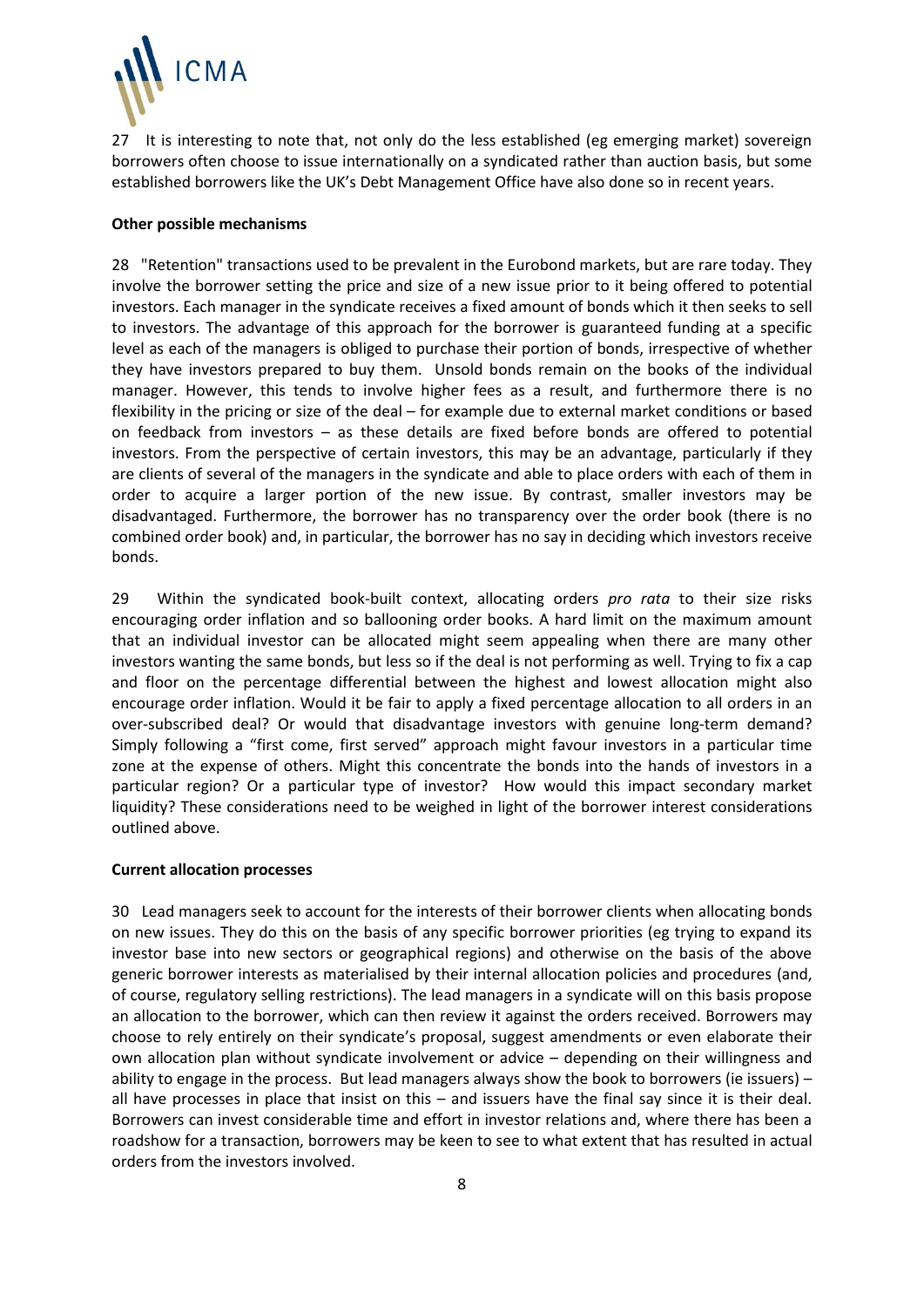

31 Allocation is an art and not a science. Specific allocation considerations include early, proactive and useful investor feedback on what the transaction size/yield could be, track record of investing in the borrower, sector or type of issue concerned, likely holding horizon, and any apparent order size inconsistency with assets under management or prior investment history (which might indicate order inflation). Such factors need to be considered in constantly changing market dynamics, often involving subjective judgments. Prescriptive and detailed rules are unsuitable to overcome these challenges. Lead manager allocation policies and procedures accordingly seek to highlight relevant considerations and cannot prescribe strictly mechanical approaches. Explanatory Note XIII (revised 2012) in [Appendix B](http://www.icmagroup.org/assets/documents/Legal/IPMA-Handbook/ICMA-PMHbk-S6-B.PDF) of Section 6 of the **ICMA Primary Market Handbook** discusses some of the salient considerations further – these are reproduced below for ease of reference. The 2004 *[Guidance on Policies and Procedures for Managing Conflicts of Interest in the Context of Allocation](http://www.icmagroup.org/assets/documents/Guidance%20Paper%2029%20April%202004.PDF)  [and Pricing of Securities Offerings](http://www.icmagroup.org/assets/documents/Guidance%20Paper%2029%20April%202004.PDF)*, issued by ICMA's predecessor organisations and the British Bankers' Association in the context of the UK's pre-MiFID regime, may also be of interest by way of historical reference as it influenced many policies at the time.

#### << ALLOCATION

13. Orders on a new issue may exceed the issuer's initially planned size. In some cases, the issuer may decide to increase the issue size, but, notwithstanding this, orders may even exceed any such increase. Issuers generally have very clear objectives for the amount they wish to borrow in advance of any deal announcement. These views are unlikely to be materially changed by the size of an orderbook. The challenge for bookrunners is firstly to reconcile (e.g. identify duplication) and consolidate the various orders (as books are generally built through several participating banks), secondly to establish true demand (as opposed to apparent demand) and thirdly to allocate the transaction in as efficient and fair a way as possible.

14. On the first aspect, efficiencies are being sought through increased automation with bookrunners increasingly connecting their orderbook management systems in a manner enabling unique investor identification.

15. The second aspect is complex. An investor might place an order larger than its true internal demand (order 'inflation') if, for example, it (i) anticipates that its order will be reduced on allocation because of oversubscription, (ii) overestimates demand that it was unable to confirm internally prior to placing its order, or even (iii) anticipates particularly strong demand by other investors and so expects to liquidate part of its allocation in initial secondary trading to crystallise the initial issuance premium ('flipping'). In this respect, it seems that some investors are unable or do not wish to inflate their orders, others appear to do so frequently, and yet others may do so just occasionally according to market conditions. Leaving aside how order inflation might be treated under applicable market abuse regulations, bookrunners may well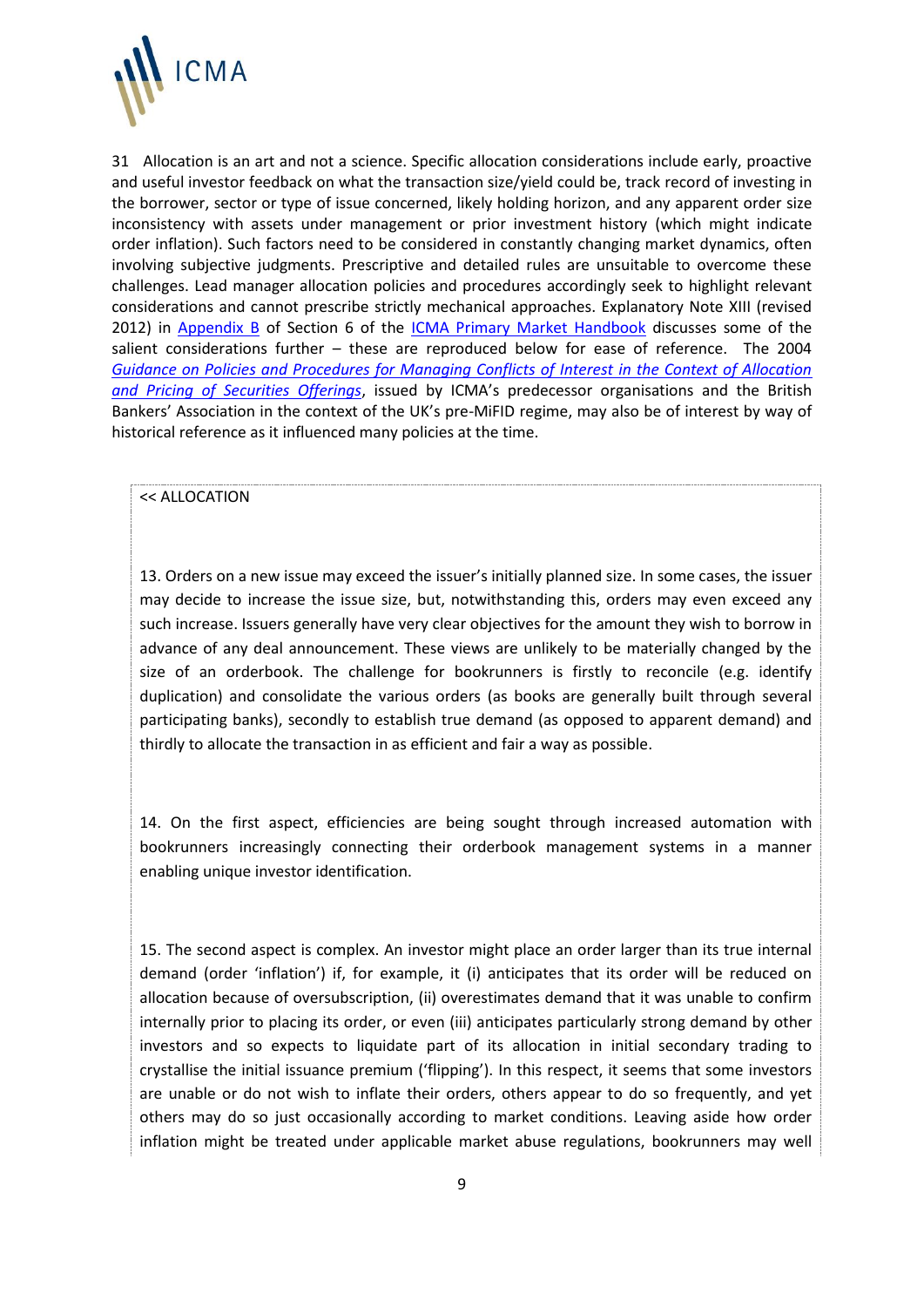

apply a discount factor to, or even entirely exclude on allocation, orders they view as being potentially inflated (bookrunner views in this respect will *inter alia* account for previous experience with specific investors). Investor transparency to bookrunners is an important factor in avoiding mischaracterisation in this respect. In particular, investors may find it helpful to explain orders that (i) appear to be out of proportion compared to orders on previous transactions or to apparent assets under management, or (ii) are placed or increased at a relatively late stage during the launch process (and so appear to be based on perceived levels of demand rather than on transaction fundamentals). This later aspect is further complicated in that delayed demand may be due, as mentioned above, to investors legitimately needing to confer internally with colleagues managing sub-funds.

16. The third aspect is less complex, though 'scrubbed' final orderbooks are, despite the bookrunners efforts, not certain to be entirely inflation free. Aside any preference being given to specifically targeted investor groups (for example where an issuer is seeking to diversify its investor base), some preference may be given to long-term investors that (i) have shown interest in the transaction, for example through actively participating in roadshows, investor update calls, etc., and/or (ii) have a history of investing in the issuer or its sector, and (iii) do not have a history of flipping. Helpful participation in the pre-sounding process may be rewarded by some prioritisation during allocations, though this is limited and seems to be insufficient for many investors to agree to being pre-sounded. A commercial relationship with other parts of bookrunners' firms is not a relevant consideration, being in any case restricted by regulation. Bookrunners frequently discuss their general allocations procedures with individual investors. >>

32 The Consultation Document states that some may suggest that lead managers grant better allocations to their "favoured" investors. In this respect it should be noted that practices such as laddering, spinning and *quid pro quo* arrangements have long been considered abusive and were previously stated as unacceptable by the 2004 Joint Guidance mentioned above. The only nuance is that some investors have more bargaining power as discussed below, but this is not "favouritism".

33 Some large market participants (perhaps 15-20 investors globally) benefit from legitimate bargaining power as borrowers naturally have an interest in such investors participating in their transactions for the reasons noted above. Large investors also contribute more to the transaction by providing certainty and helping with price formation. Consequently smaller investors may indeed receive higher percentage allocations on transactions where larger investors are less involved, but this does *not* mean that the transaction is "expected to perform poorly". The focus here is appropriate initial pricing, which depends on accurate investor input as noted above. If small investors contribute less efficiently to the price formation process (eg by placing orders "at reoffer" or not revising their orders in step with updated price guidance), then that increases the risk that the bond will not be optimally priced, thus leaving scope for subsequent "poor" performance (be it spread widening to initial investor disadvantage or excessively tightening to initial investor advantage but potential borrower disappointment). The question is one of "uncertainty" rather than "expectation". Interestingly, one (admittedly larger) investor was quoted in a June 2014 press article (*[The Big Bond Squeeze](http://www.euromoney.com/Article/3349368/The-big-bond-squeeze.html)*), noting: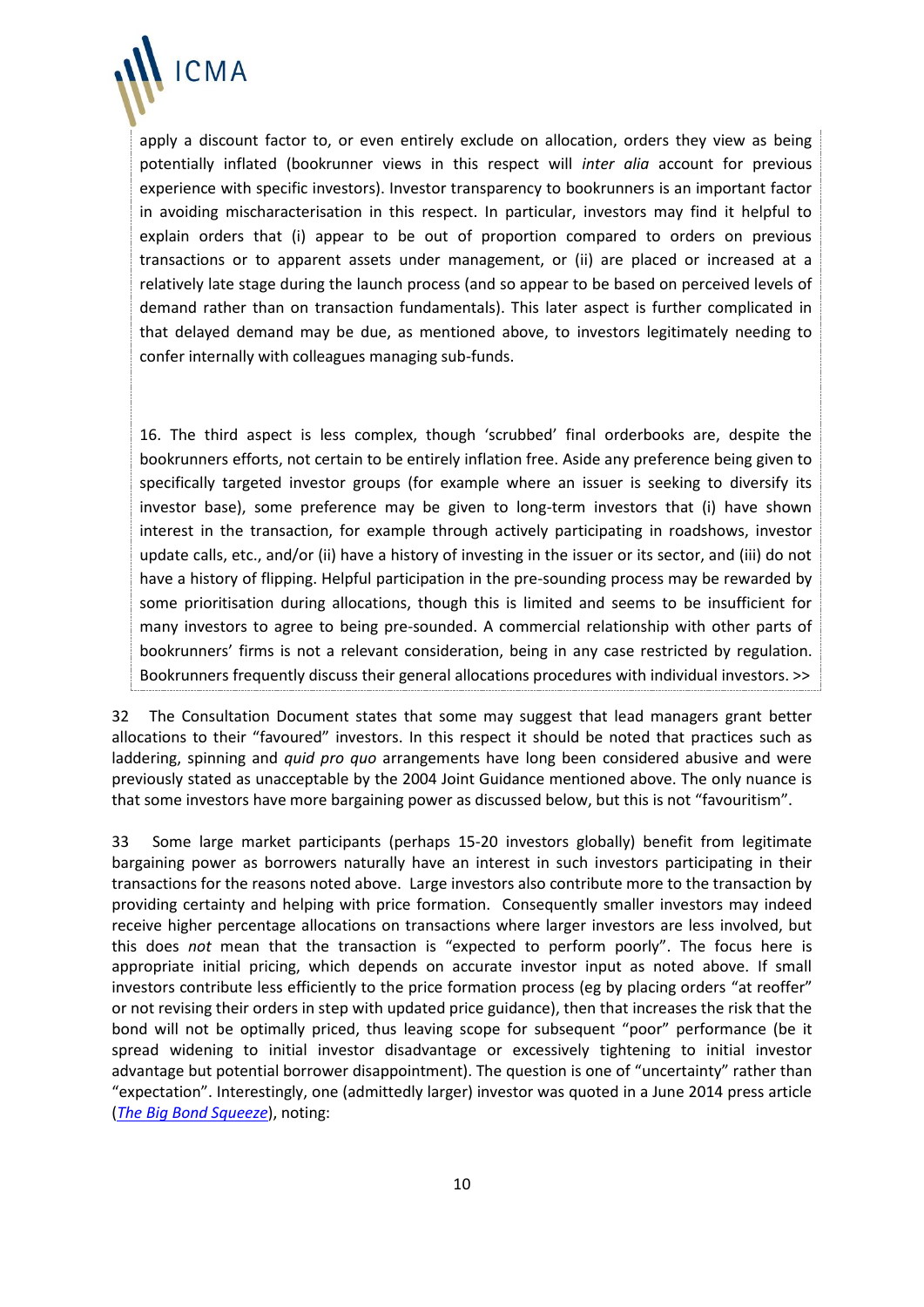

"We've seen massive growth in the corporate bond market over the last decade including the recent presence of what are often referred to as 'tourist' investors in this segment. So the conundrum is defining whether a fair allocation should imply a flat percentage across every order [Note: one of the detailed/prescriptive approaches alluded to above], or whether smaller investors with weaker control environments might only be interested in a quick turn while larger investors have genuine long-term demand and so merit preferential allocation."

### **Publication of allocations**

34 It is relatively common today, but by no means universal, for lead managers to make deal statistics available to investors. These itemise the transaction's distribution by geographic segments and by investor type. However, going beyond that to the publication of individual allocations raises questions of statutory or contractual confidentiality in relation to both investors and borrowers that would need to be addressed (notably under MiFID client-facing rules). It is far from clear that either of the parties involved would be willing to waive any confidentiality rights they have – investors may not want the world to know what their securities' holdings are if they consider their legitimate freedom to trade might be impinged and borrowers might have concerns similar to a manufacturer being asked to publish its customer base.

35 A distinct consideration is that, while lead managers work to produce an appropriate allocation proposal for their borrower clients and should be able to explain any individual allocation decision to their regulator on request, they cannot logistically enter into a debate with each of the up to 500 odd investors in an individual order book as to the relative merits of each allocation.

## **Market dialogue**

36 Various investors have seemed at various times to misunderstand the syndication process (including as to allocations). ICMA undertook, and is continuing, to hold regular meetings between investors, syndicates and borrowers to promote a better understanding of the process and the needs of all parties in this respect. Explanatory Note XIII mentioned above was originally published in furtherance of this aim.

37 ICMA has also addressed aspects relating to allocations and the new issue process more generally in it[s February 2011 response](http://www.icmagroup.org/assets/documents/Maket-Practice/Regulatory-Policy/MiFID-Related-Documents/ICMA%20response%20to%20Commission%20MiFID%20consultation%200%202%20Feb%202011%20(3).pdf) to a European Commission Consultation Paper on the review of MiFID and it[s August 2014 response](http://www.icmagroup.org/assets/documents/Maket-Practice/Regulatory-Policy/MiFID-Related-Documents/MiFID2---ICMA-Combined-Response-to-ESMA-CP-2014-08-01-(ICMA-Website-version).pdf) to an ESMA Level 2 Consultation Paper on MiFID II/MiFIR. (In this last respect see further also ESMA's advice on underwriting and placing published in December 2014 as part of ESMA's [Final Report](http://www.esma.europa.eu/system/files/2014-1569_final_report_-_esmas_technical_advice_to_the_commission_on_mifid_ii_and_mifir.pdf) on its Technical Advice to the European Commission on MiFID II and MiFIR.)

# **Other aspects**

38 The Consultation Document notes in passing that US firms reportedly mis-structured or misrepresented securitisation transactions to investors. In this respect it is worth recalling there has been much press commentary about the unfortunate lack of clarity around such reports given the private nature of the regulatory settlements involved.

39 The Consultation Document also notes in passing that "banks often package bond issuance with other services in bundled transactions, offering clients reduced fees for a package of services. For example the issuance of new debt often prompts the creation or purchase of related swaps and derivative". In this respect, it is worth noting that swap transactions are entered into in parallel to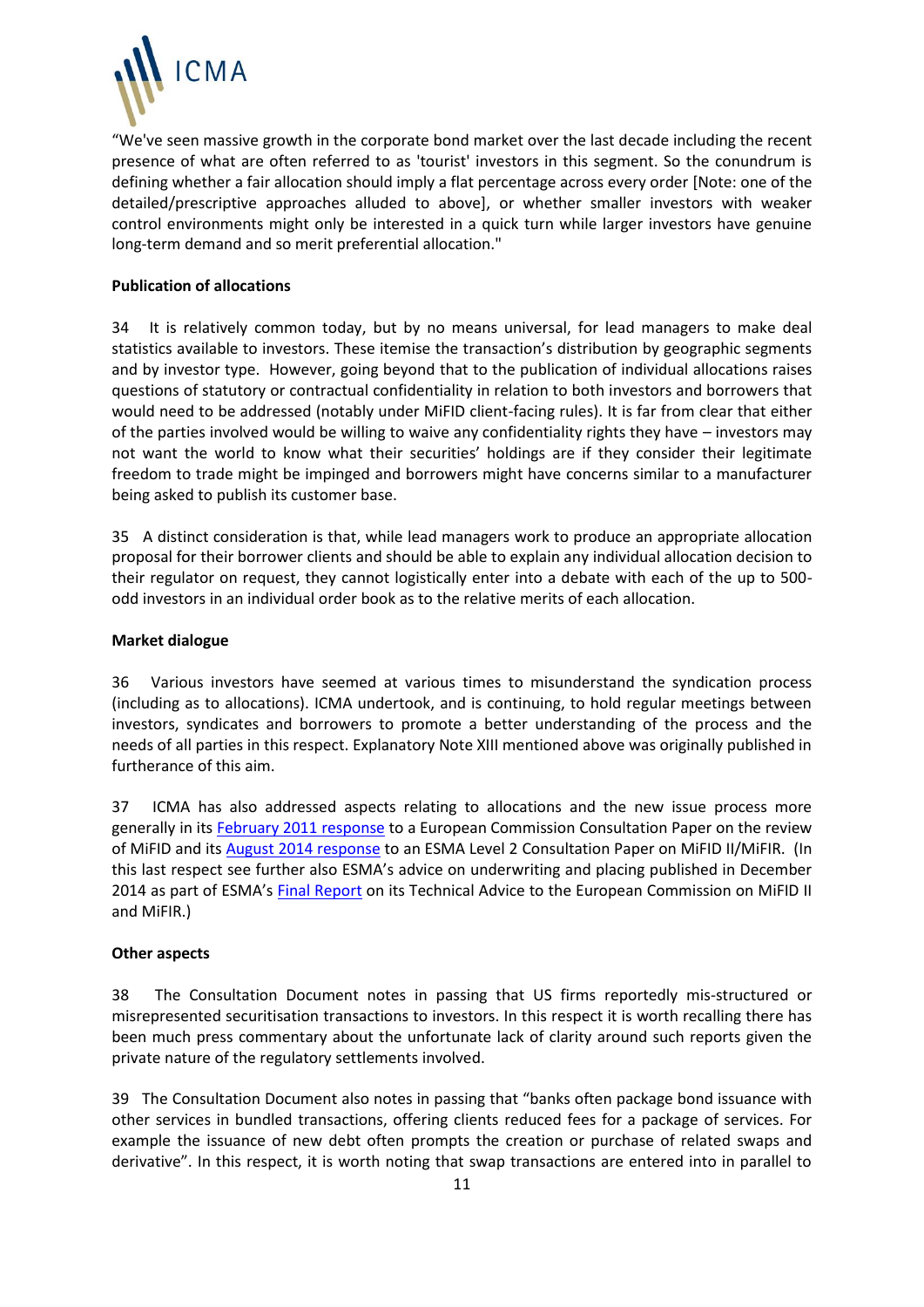

bond issues and are usually offered across the market at competing rates (borrowers may well source their hedging needs away from the lead managers).

#### **Conclusion**

40 The Eurobond market is, and should be, about the financial economy serving the real economy – not the other way round. When considering alternative issuance processes, it is important to ensure they work in changing market environments and for under-subscribed bond issues as well as for over-subscribed ones, though this seems unlikely in 2015 (not least because of expected central bank purchasing intervention) according to press reports (see Bloomberg's *[The \\$400 Billion Bond](http://www.bloomberg.com/news/2014-11-24/the-400-billion-bond-mismatch-keeping-bears-at-bay-seen-lasting.html)  [Mismatch Keeping Bears at Bay Endures](http://www.bloomberg.com/news/2014-11-24/the-400-billion-bond-mismatch-keeping-bears-at-bay-seen-lasting.html)*). Current investor disappointment on allocations might ultimately only be cured by an abatement of the significant imbalance between supply and demand for Eurobond issues. ICMA will however continue its engagement on this topic in the meantime.

## *Q11: Are there any areas of FICC markets where regulatory measures or internationally coordinated regulatory action are necessary to address fundamental structural problems that exist?*

41 ICMA prepared a paper for policy makers, published on 8 April 2013, entitled *[Economic](http://www.icmagroup.org/assets/documents/Media/Brochures/2013/Corporate-Bond-Markets-March-2013.pdf)  [Importance of the Corporate Bond Markets.](http://www.icmagroup.org/assets/documents/Media/Brochures/2013/Corporate-Bond-Markets-March-2013.pdf)* This outlined why corporate bond markets are so important for economic growth, for investors, for companies, and for governments, around the world; and why it is therefore essential that laws and regulations that affect them avoid any unintended adverse consequences that could inhibit those markets. In response to widespread concerns that the cumulative impact of current and proposed regulatory reform threatens to undermine core aspects of the economic functions of trading in the European repo and fixed income markets, ICMA then produced a paper, published on 29 October 2013, entitled *[Avoiding](http://www.icmagroup.org/assets/documents/Regulatory/Other-projects/Avoiding-Counterproductive-Regulation.pdf)  [Counterproductive Regulation in Capital Markets](http://www.icmagroup.org/assets/documents/Regulatory/Other-projects/Avoiding-Counterproductive-Regulation.pdf)*.

42 Conclusions from this latter paper bear repeating in context of this FEMR consultation question.

- ICMA considers that in order to deliver policy objectives and maintain the consistency and momentum of regulatory reform, policy makers, central banks, regulatory authorities and market participants need to work collectively to identify and resolve the undesirable inconsistencies (that are identified in Section B of the report).
- Authorities and markets need to consider each measure individually on its own merits. But it is also necessary to consider how these measures and proposals, and perhaps other relevant policy initiatives, interact together.
- Both of these analyses, and the consequent actions, need to be informed by a collective understanding as to how far the problems identified can be solved at regional or national level, or whether they may need to be addressed by global institutions.
- Authorities and markets may need bold and imaginative solutions, combining regulation with non-regulatory market discipline, to achieve practical, consistent, and directed policy that can help to limit future weaknesses as well as to avoid repeating past failures, and so support mutually accepted objectives of consistent and sustained regulatory reform, financial stability, and renewed growth.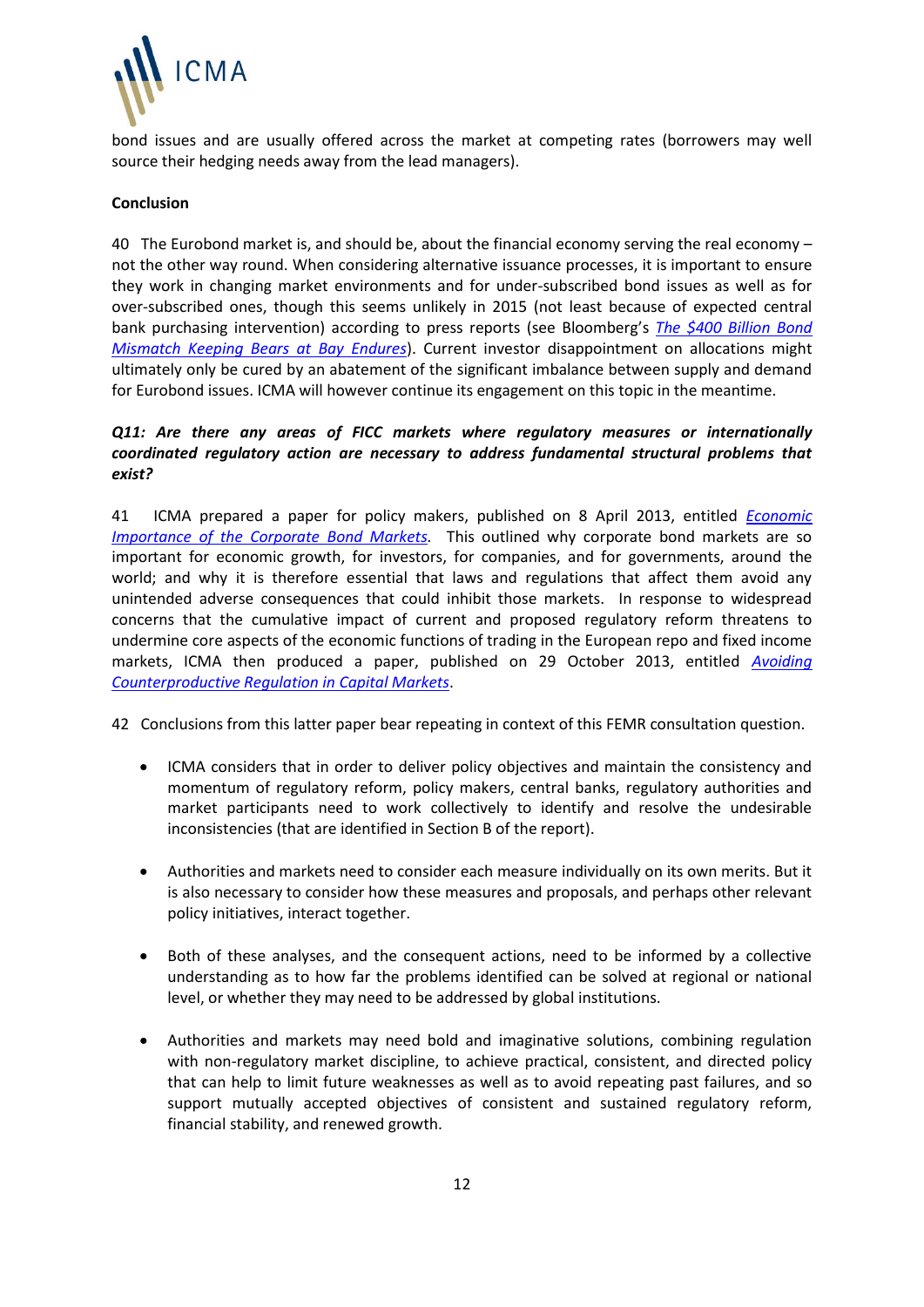

43 A core theme running through ICMA's October 2013 paper was the importance of collateral and the extent to which changes to financial regulatory rules risk impeding the functioning of the European repo market, which serves as a primary channel for the circulation of collateral. In light of this, a further ICMA European Repo Council paper, *[Collateral is the New Cash: the Systemic Risks of](http://www.icmagroup.org/assets/documents/Media/Press-releases-2014/ICMA-1403---ICMA-paper-identifes-the-systemic-risks-of-restricting-collateral-movement.pdf)  [Inhibiting Collateral Fluidity](http://www.icmagroup.org/assets/documents/Media/Press-releases-2014/ICMA-1403---ICMA-paper-identifes-the-systemic-risks-of-restricting-collateral-movement.pdf)*, was published on 3 April 2014. This describes the increasing importance of collateral and how it effectively underpins the functioning of capital markets which provide the basis for economic growth. It calls for regulators to consider the impact of financial regulation on the movement of collateral, highlighting the potential systemic risks of inhibiting collateral fluidity and the negative impact this could have on the stability and efficiency of capital markets.

44 Conclusions from this ICMA European Repo Council paper include the following:

- Even with more stringent regulation and greater demand for collateral, so long as collateral is still free to move around the system, it is possible to feel comfortable with the assumption that financial markets will continue to function, even if somewhat inefficiently, at least under benign conditions.
- However, if collateral fluidity is inhibited, this poses a risk to the overall functioning of the markets, which will become more pronounced under conditions of market stress. This could not only freeze funding and capital markets, but would have serious repercussions throughout the whole economy.
- If banks find it economically inefficient, or are restricted by regulation from supporting the critical functions of sourcing, pricing, managing, and mobilizing collateral, and the infrastructure is not in place for the efficient mobilization of collateral, then the basic intermediation roles of banks and financial markets – that of maturity, risk, and credit transformation – would be undermined. For all the good work and best intentions of financial regulation, this would be embedding systemic risks.
- Sound regulation is essential for the efficient and stable functioning of the global funding and capital markets that support our economies. So is collateral. In this respect, regulation should not only avoid inhibiting collateral fluidity, but, where possible, it should aim to enhance it.

45 ICMA believes that the aforementioned papers have clearly articulated the importance of efficient and effective fixed income markets and identified that there are significant risks in case well intentioned regulation inadvertently leads to undesirable detrimental effects on the functioning of fixed income markets. ICMA calls for more work to identify and remediate such problems, particularly taking into account the cumulative effect of regulations. From a European perspective this will be important foundation building for Capital Markets Union; and more generally it is of fundamental importance to underpin investment flows, economic growth and the creation of jobs.

46 Furthermore, it is important to recognise that these concerns cross both national and EU boundaries. An important contributing factor in achieving the full benefits that can be gained from capital markets lies in their global nature. Avoiding problems at this level requires meaningful coordination of regulation across international boundaries and the ICMA is pleased to note the efforts which have been being made to develop workable solutions for third country interaction. Nevertheless, it is clear that there is a vast amount of international coordination required to resolve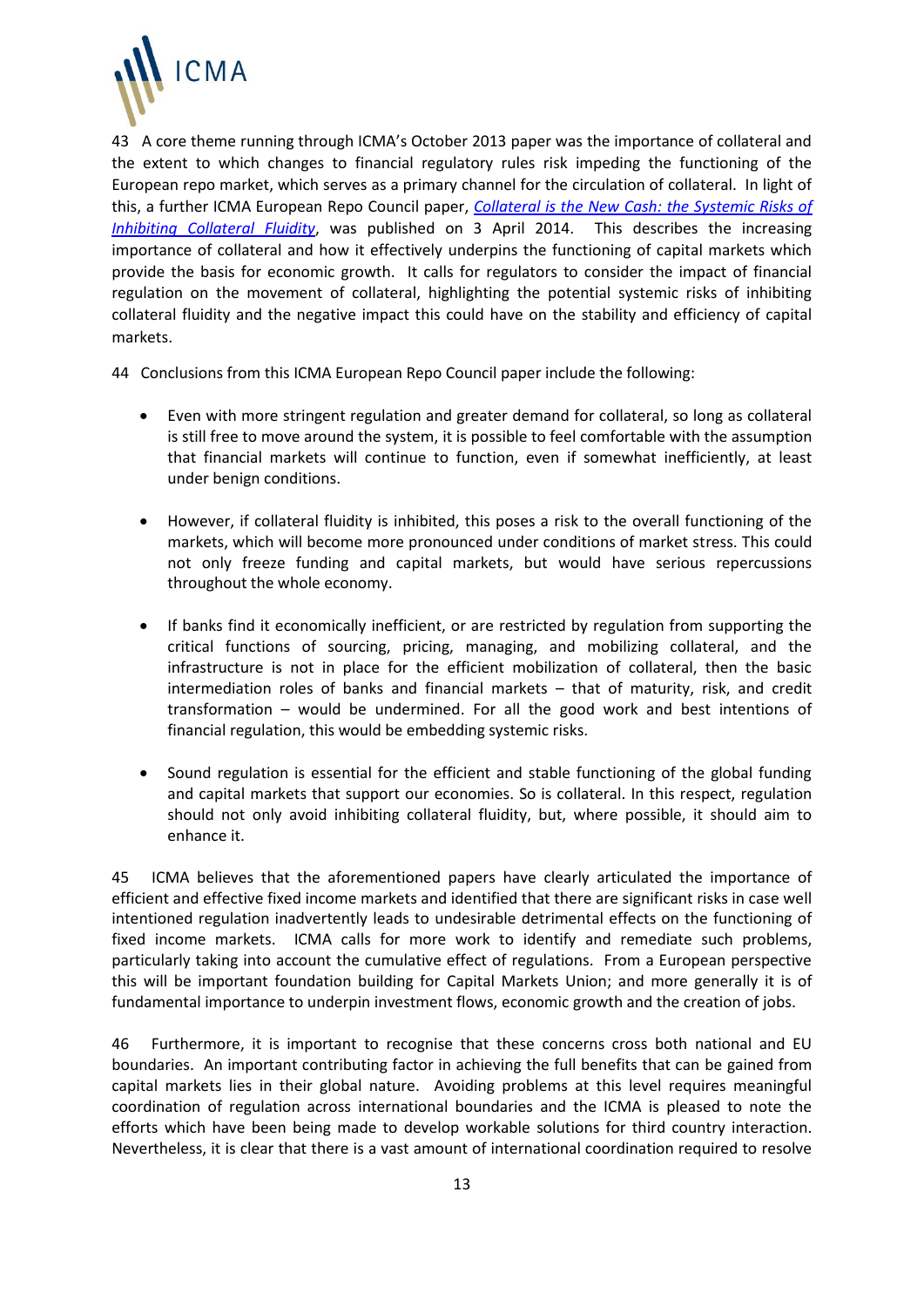

differences, of both substance and timing, before outcomes are achieved which will positively assist, rather than impede, international investment. The work of IOSCO's Cross-Border Task Force, which is supported by ICMA and others through the Cross-Border Regulatory Forum, is a positive step which needs to be energetically followed through and built upon.

## **Conflicts of interest and information flows**

# *Q12: Where do potential conflicts of interest arise in the various FICC markets, and how do they affect the use and potential abuse of confidential information, both within and between firms?*

47 Any conflicts of interest need to be appropriately managed (as required *inter alia* by MiFID) and confidential information also needs to be appropriately managed (as required *inter alia* by MiFID and MAD).

48 The Consultation Document identifies "securing benefit to favoured parties by a firm underwriting a debt offering" as an example of "forms of information sharing clearly constitute[ing] market misconduct".This seems odd since it does not necessarily imply the sharing of information. If what is envisaged here is that a benefit is secured by a sharing of information, then the laws applicable to inside information and client confidentiality might be relevant (and in this respect see references to MAD/MAR and MiFID/MiFID II *infra*). In relation to such "favoured parties", see further ICMA's response to Q7.

49 Generally speaking, ICMA has addressed aspects relating to:

- conflicts of interest in the context of allocations in its [February 2011 response](http://www.icmagroup.org/assets/documents/Maket-Practice/Regulatory-Policy/MiFID-Related-Documents/ICMA%20response%20to%20Commission%20MiFID%20consultation%200%202%20Feb%202011%20(3).pdf) to a European Commission Consultation Paper on the review MiFID and its [August 2014 response](http://www.icmagroup.org/assets/documents/Maket-Practice/Regulatory-Policy/MiFID-Related-Documents/MiFID2---ICMA-Combined-Response-to-ESMA-CP-2014-08-01-(ICMA-Website-version).pdf) to an ESMA Level 2 Consultation Paper on MiFID II/MiFIR; (in this last respect see further also ESMA's advice on underwriting and placing published in December 2014 as part of ESMA's [Final Report](http://www.esma.europa.eu/system/files/2014-1569_final_report_-_esmas_technical_advice_to_the_commission_on_mifid_ii_and_mifir.pdf) on its Technical Advice to the European Commission on MiFID II and MiFIR;)
- confidentiality of inside information most recently in its [January 2014 response](http://www.icmagroup.org/assets/documents/Maket-Practice/Regulatory-Policy/EU-Market-Abuse-Directive---related-documents/ICMA-response-to-MAR-DP-2013-11-Jan14.pdf) to an ESMA Level 2 Discussion Paper on MAR and in its [October 2014 response](http://www.icmagroup.org/assets/documents/Regulatory/Primary-Markets/MAR-L2---ICMA-PM-response-to-RTS-CP-2014-07---Draft-v12-Final.pdf) to an ESMA Level 2 Consultation Paper on MAR.

# *Q13: How can the vulnerabilities posed by such conflicts be reduced? Are existing internal structures and control procedures sufficient? Where they are not, are further internal management controls required (such as better trading floor design and/or closer monitoring of electronic communications within and between firms) or is more radical action required to remove conflicts altogether?*

50 Generally, existing rules, notably MiFID and MAR, require firms to have appropriate controls in place.

51 More specifically in terms of "seating arrangements"', lead manager bond syndication desks have for some time indeed been increasingly segregated from secondary trading desks. This has not only been on different floors, but ranged from being in a segregated section of the trading floor to even, in a few cases, being in different buildings. While this can indeed be seen as bolstering controls on inappropriate information flow from "public" to "private" sides, it can also reduce the effective generic "market colour" flow the other way (thus incrementally adversely affecting syndicate ability to effectively price and allocate transactions). Physical segregation aside, lead manager firms will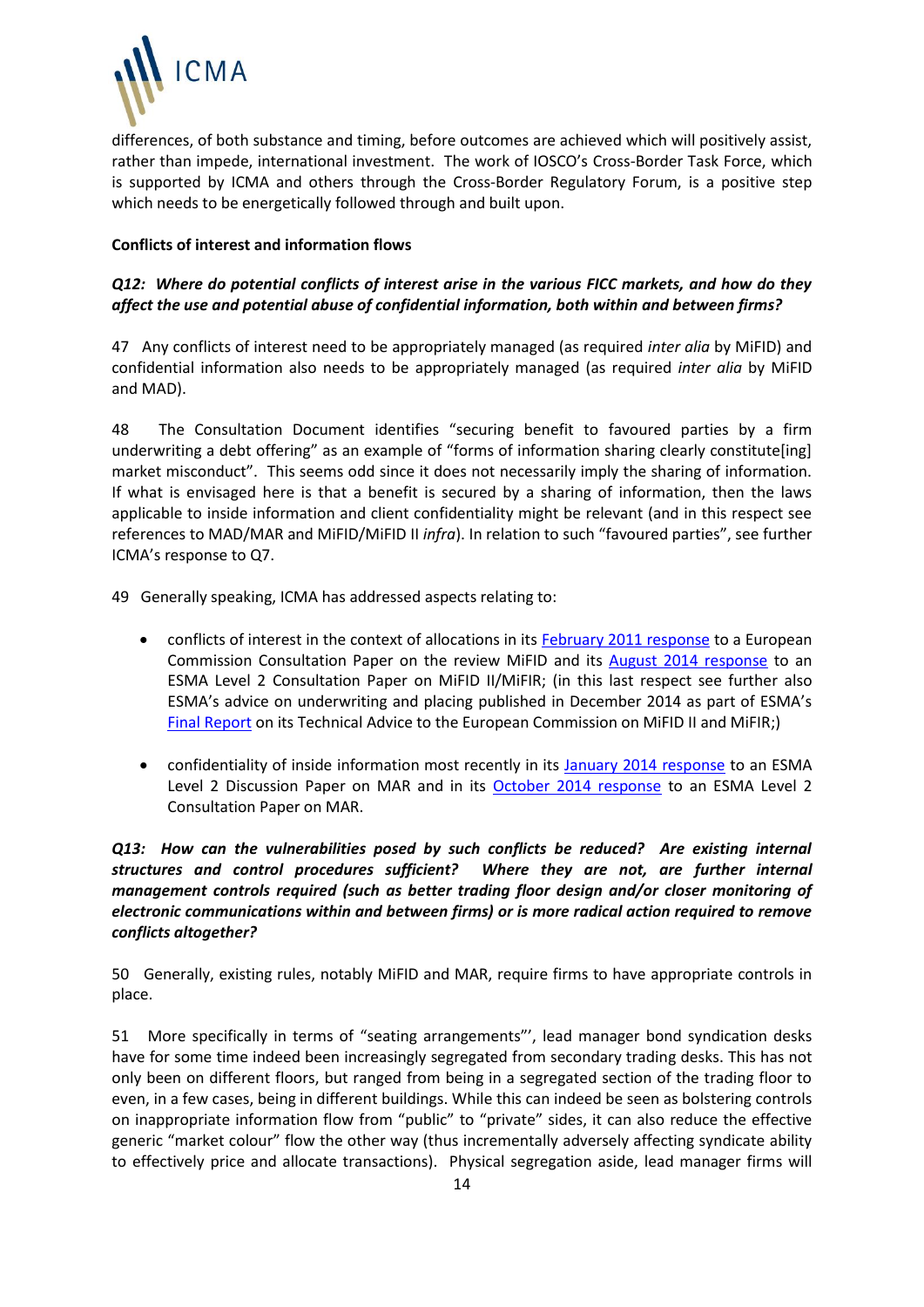

also have in place policies, and training, monitoring and enforcement processes, relating to information flows.

### **Competition and market discipline**

*Q14: Is there a relationship between the level of competition in FICC markets globally and the fairness and effectiveness of those markets? What risks are posed by the increase in concentration seen in some FICC markets? In answering this, please have regard to the geographical scope of any relevant markets.*

52 The Consultation Document's note that "some FICC markets are intensely competitive, demonstrated by the extremely thin margins [...], the level of innovation, and the wide range of instruments available" seems generally accurate  $-$  at least in relation to the underwriting of new Eurobond issues. ICMA understands there is strong underwriter competition. In this respect ICMA notes a quote (in GlobalCapital's [June 2014 Special Report,](http://cdn.globalcapital.com/Media/documents/euroweek/pdfs/Corps%202014.pdf) *Financing Corporates*) by Stéphane Tortajada, head of group finance and investments at Electricité de France, that: "There are a very large number of banks and the competition between them is very tough."

53 There may indeed be relatively "high barriers to entry" in relation to Eurobond underwriting – notably regulation (as the Consultation Document acknowledges). However "degrees of concentration" seem low, with the Dealogic 2013 Bookrunners of all international bonds league table (as published in the 30 January 2014 issue #1339 of the then Euroweek magazine) indicating (i) the highest market share as 8.76%, (ii) seven further market participants with market share between that and above 5% and (iii) 19 market participants with market share of 1-5%.

54 Eurobond borrowers can and frequently do change the lead managers that participate in their underwriting syndicates, without any investor or market reaction/comment (though borrowers do see an advantage in having relationship firms in the syndicate who already have a good understanding of their needs).

55 ICMA recently addressed the competition aspects around Eurobond underwriting in:

- its [October 2014 response](http://www.icmagroup.org/assets/documents/Regulatory/Other-projects/ICMA-response-UK-wholesale-competition-review-061014-Final.pdf) to an FCA call for inputs in relation to its Wholesale Sector Competition Review; and
- its [August 2014 response](http://www.icmagroup.org/assets/documents/Maket-Practice/Regulatory-Policy/MiFID-Related-Documents/MiFID2---ICMA-Combined-Response-to-ESMA-CP-2014-08-01-(ICMA-Website-version).pdf) to an ESMA Level 2 Consultation Paper on MiFID II/MiFIR. (In this last respect see further also ESMA's advice on underwriting and placing published in December 2014 as part of ESMA's [Final Report](http://www.esma.europa.eu/system/files/2014-1569_final_report_-_esmas_technical_advice_to_the_commission_on_mifid_ii_and_mifir.pdf) on its Technical Advice to the European Commission on MiFID II and MiFIR.)

## *Q17: How effective is market discipline in enforcing sound market practices in each of the key FICC markets? What could be done to strengthen it?*

56 In terms of the primary Eurobond markets, the ICMA Primary Market Handbook was created to promote intra-syndicate efficiency in the context of Eurobond issues. It does so by non-exhaustively recognising industry consensus around salient good practices by ICMA member lead managers, notably regarding transparency and timeliness. The Handbook is not technically binding (one of the relevant considerations in its past competition law vetting), but operates rather on the basis of recommendations that entitle other syndicate members to express reasonable reproach where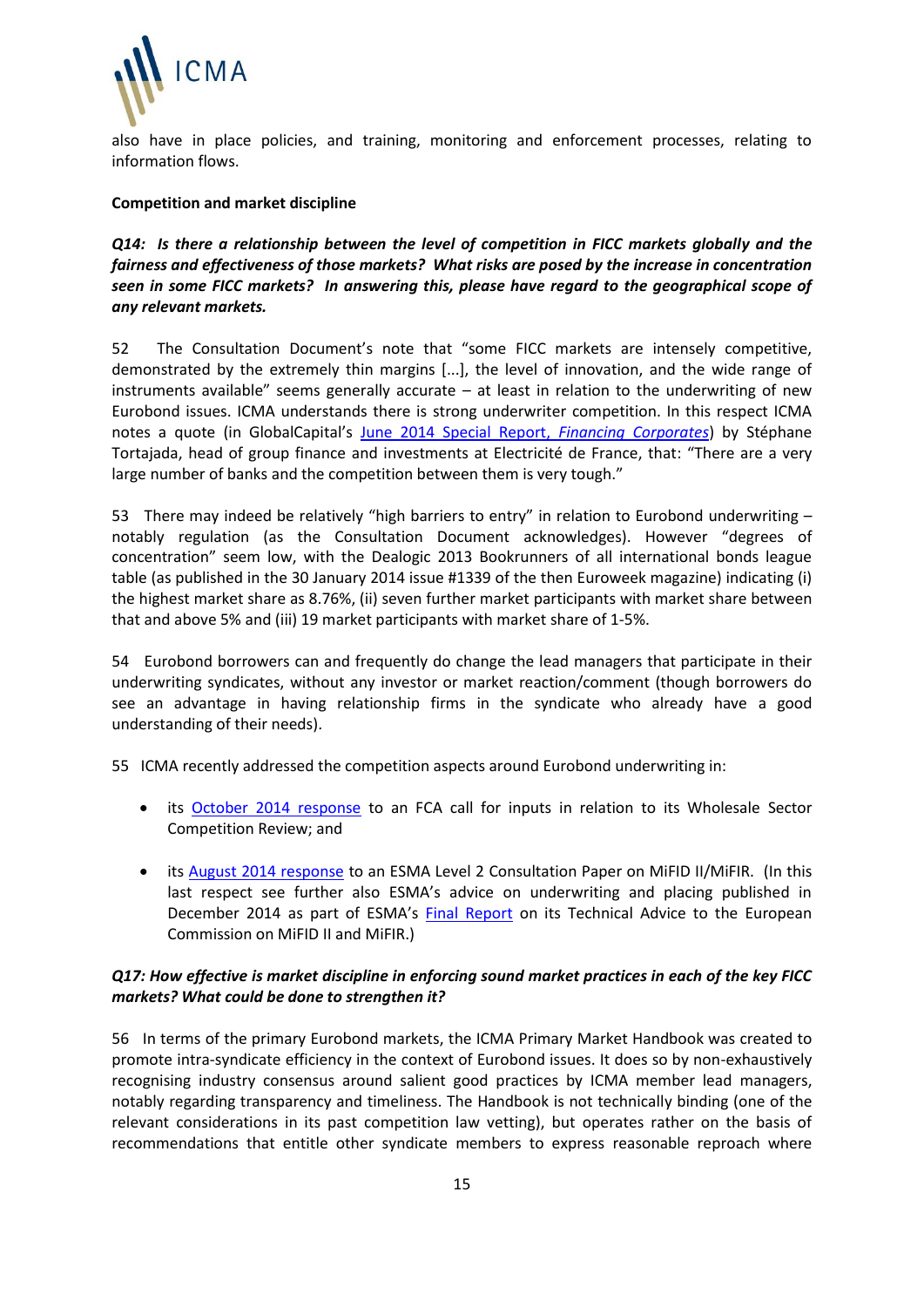

recommendations are not followed. This is effective within its limited remit. But ICMA's Primary Market Practices Committee is not an enforcement body, and the non-binding nature of the ICMA Primary Market Handbook is one of the criteria in the competition clearances that ICMA has received. (For more detail on the ICMA Primary Market Handbook, see ICMA's response to Q32.)

57 In terms of the secondary bond markets, one consequence of the current structure of the secondary market is that dealers play a central role. However, two current trends are changing market structure and the dealers' position. First, the reduction in the commitment of assets to the provision of liquidity ("balance sheet commitment" in the jargon) reduces the contribution of dealers. However, it may strengthen their position *vis-à-vis* individual clients and the allocation of balance sheet is, properly, the decision of the individual dealer bank. A second consequence of the reduction of balance sheet commitment is the rise of brokers, as investors use skilled agents to seek out liquidity or "naturally" occurring countervailing flow. In time, these dealers could provide part of the solution to the need for market discipline and high standards. Ultimately, it should be for institutional investors to shape the market to their needs; but their track record suggests that they are not necessarily well fitted for this role.

58 The second development is transparency. Changes to price transparency are coming to the fixed income markets in Europe for commercial and regulatory reasons. While it has long been recognised that, broadly, those with an interest could obtain the necessary data, there have recently been a number of initiatives to bring greater transparency to corporate bond trading, sometimes building on the model of the government bond market. The commercial reasons for this include (i) greater demand by investors for price information, partly for reporting and regulatory purposes; (ii) demand for market data from brokers, as they become more important than they were; and (iii) a recognition among the banks that "it pays to advertise", as the aggregate provision of liquidity falls and inventories sink. One way to do more with less is to make better use of available information; and improving the quality and availability of information is a supplementary strategy.

59 On the regulatory side, it is important to remember that MiFID II will not come into effect for around two years; and that it may, perversely, hamper the development of initiatives in the short term, as uncertainty over the detail of the ultimate requirements introduces risk. Nevertheless, there is evidence that established suppliers to the market (Thomson Reuters, Bloomberg, Market Axess, TradeWeb, Bondmatch and others) as well as recent entrants (Algomi, BondCube and others) are preparing new or enhanced products and services to sustain the market. Together, these developments have the potential to strengthen market discipline and promote more effective competition between market participants, particularly but not only the intermediaries.

60 ICMA sees no immediate need for additional intervention by the authorities at this stage. However, a more proactive and visible role for supervision, particularly but not only market supervision, could strengthen the hand of both those seeking to operate to high standards and victims of bad behaviour.

### **Benchmarks**

## *Q21: Do current domestic and international initiatives by industry and regulators to improve the robustness of benchmarks go far enough, or are further measures required?*

61 In overall terms, ICMA considers that: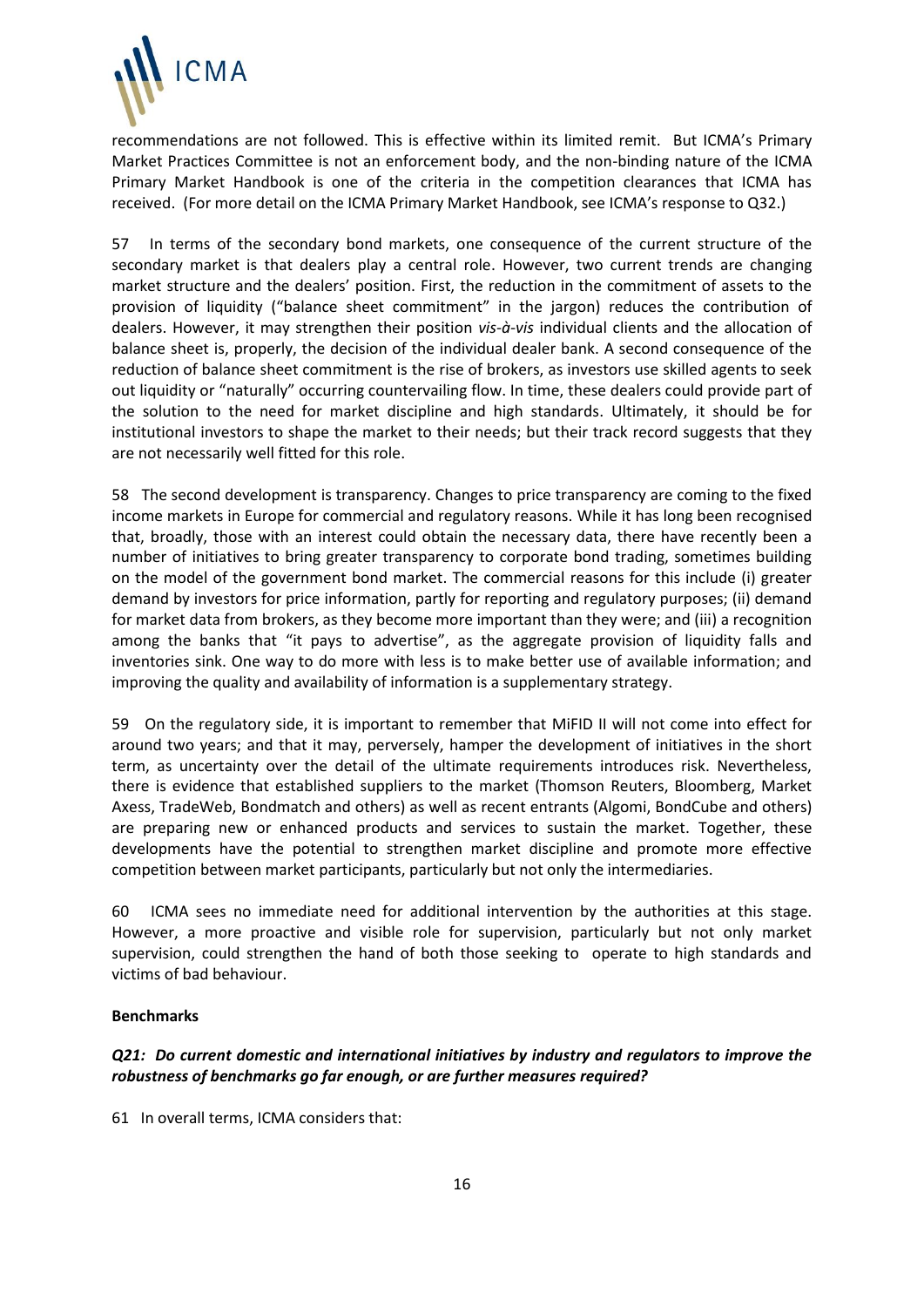

- the authorities' focus in reforming indices should be on regulating the governance of the process for setting indices to ensure that it cannot be manipulated and to prevent market abuse;
- it is important that any reform of rate-setting processes for existing transactions referenced to indices does not disrupt the international capital market;
- it is for the market to choose, as a commercial matter, which reference rates to use for new transactions;
- if powers to compel participants in financial markets to make submissions to benchmarks exist, they should only be used as a last resort, and where there is a significant risk of widespread disruption to the international capital market; and
- any market abuse should be covered by appropriate market abuse regulation.

62 These overall ICMA views are supported by more detailed observations, as articulated in ICMA's [27 November 2012 response](http://icmagroup.org/assets/documents/Regulatory/Other-projects/Commission-indices-27Nov2012.pdf) to the European Commission's Consultation Paper on the *Regulation of Indices,* which itself includes a full copy of ICMA's 7 September 2012 response to *The Wheatley Review of LIBOR*. More particularly, the second of the above mentioned bullet points relates to ICMA's concern to maintain the contractual continuity of major market benchmarks; and is a specific example of the broader regulatory concerns articulated in ICMA's response to Q11 of this consultation.

63 ICMA considers that much has already been done in a short space of time to improve the robustness of benchmarks and notes that further adjustments are already in train. It appears reasonable to believe that some time is now needed to allow all this to become more fully bedded down and any further action should only then be based upon observation of the new regime which leads to the identification of any remaining shortcomings. In case further action is to be taken, it should be developed in a manner which duly respects the five overall points which have been restated above.

# *Q22: What steps could be taken to reduce the reliance of asset managers and other investors on benchmarks?*

64 While individual firms are better able to share their own experience of using, and relying, on benchmarks, these are some general comments about the use and reliance on benchmarks.

65 It is important to remember that it is often not the funds or fund managers who choose what benchmarks to follow, but a preference built in by the asset owners (ie institutional or retail investors). Asset owners find value in using benchmarks, both to express their general wishes to their managers and to ensure all their managers have the same guidance and can be directly compared. The value of comparison is important: any asset owner with more than one manager executing the same mandate will want to compare them on a like-for-like basis, and tying them both to the same external benchmark is a recognised and efficient way of doing this.

66 The Consultation Document notes the continued widespread reliance on benchmarks in recent years despite the flaws uncovered in LIBOR and other benchmarks. The use of specific benchmarks,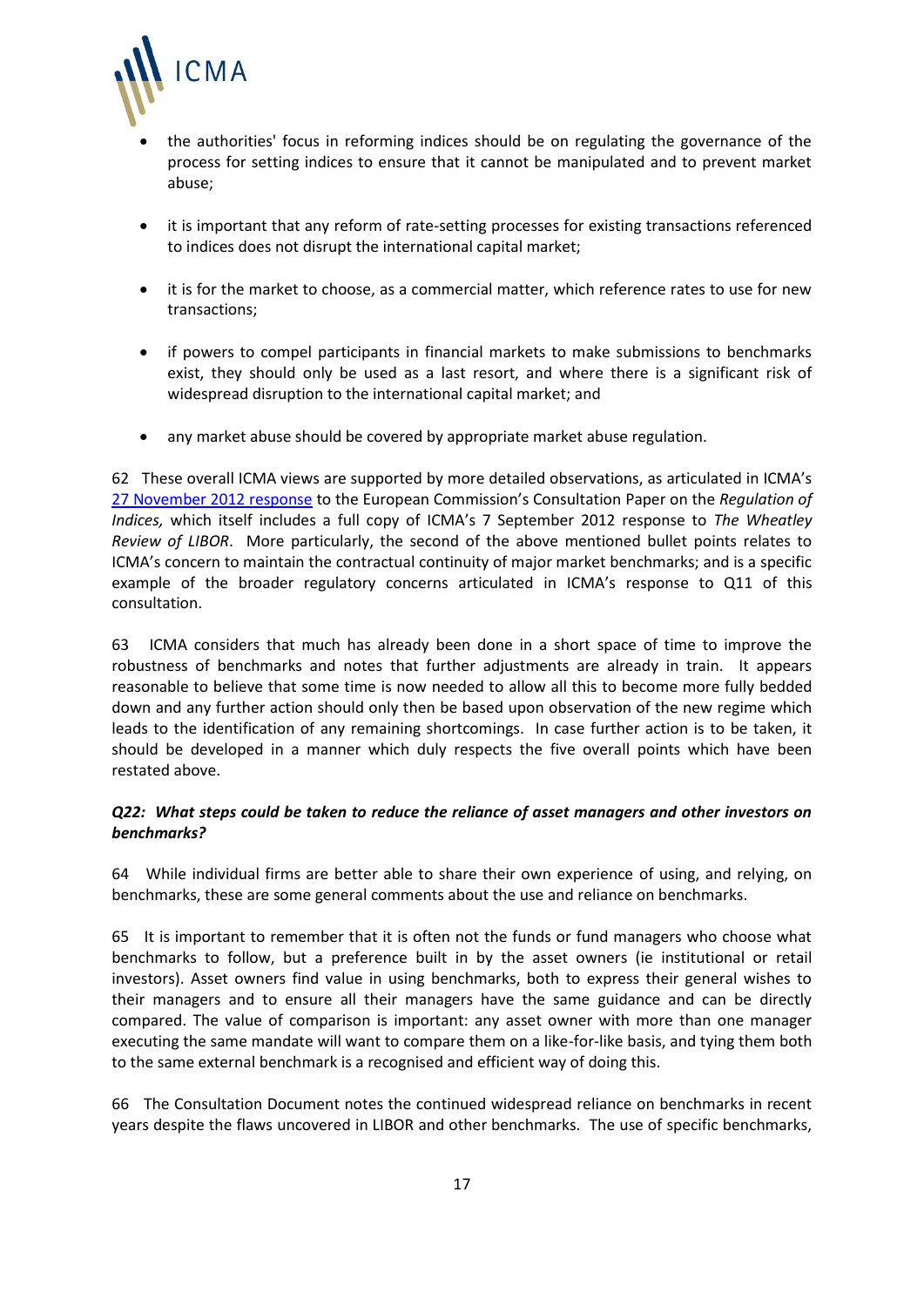

for example the WM Reuters 4 pm FX fix, as highlighted in Section 5.3.2 paragraph 5, is necessary to ensure valuation and reduce tracking performance of certain funds in fixed income markets.

67 When it comes to investment funds, in Europe funds are highly regulated financial products through European legal frameworks in the UCITS and AIFM Directives. Asset managers are users of rate benchmark and market indices when managing portfolios on behalf of their clients. Indices are either used as a target for index-linked funds, such as passive investment funds and exchange-traded funds (ETFs), or as an evaluation tool of an active manager's performance. Investors have no direct access to the benchmark setting processes and are not able to control their outcome nor are they able to manipulate it, and nor do they use them to price financial instruments – the value of a fund for example is determined by the value of the assets held, not by the value of the index.

68 There are some existing rules already governing the use of benchmarks by asset managers. UCITS managers already follow the conditions in the ESMA *Guidelines on ETFs and Other UCITS Issues*, which stipulate that only transparent indices are permitted for UCITS to use as a benchmark. These transparency requirements cover calculation, rebalancing methodologies, and constituent elements of the index and their respective weightings. As for the underlying investors investing in funds, when an index is used as a performance evaluation tool, this is disclosed in advance in the UCITS key investor information document (KIID).

69 ICMA considers that trying to regulate indices through their use by investors is not the most effective way to deal with inefficiencies and potential for manipulation in benchmark setting processes. What is important to remember is that benchmarks are very useful tools in fixed income markets owing to the very lack of transparency and valuation challenges as acknowledged by Section 5.3.2, paragraph 5.

70 Furthermore, the large amount of money following popular benchmarks creates efficiencies around the benchmark, which could be lost if investors were forced away from benchmarking. ICMA recognises that the prevalence of benchmarking risks forcing clients to choose from a restricted set of portfolios that may not exactly match their situation, but the benefits of this approach include ease of use, transparency, and external measurement of performance.

71 ICMA is not clear what asset owners would use instead of benchmarks or whether they would be willing or able to be more bespoke in their own analysis and instructions to managers. If there was a drive for the asset management community to reduce the use of benchmarks, the asset owners would probably resist this and would likely want to put something similar in their place.

72 It is important that any reform of rate-setting processes for existing transactions referenced to indices does not disrupt the international capital market and, fundamentally, it should be for users to choose, as a commercial matter, which reference rates to use for transactions or fund tracking purposes.

73 There is already a significant amount of new regulatory requirements relating to benchmarks: in the UK, at EU level and internationally. ICMA considers that the focus should be on allowing these requirements to bed down before deciding if more are needed.

# **Standards of market practice**

*Q27: Are existing sources of information regarding standards of market practice across FICC markets globally: (a) already sufficiently clear (or will be once current regulatory reform has*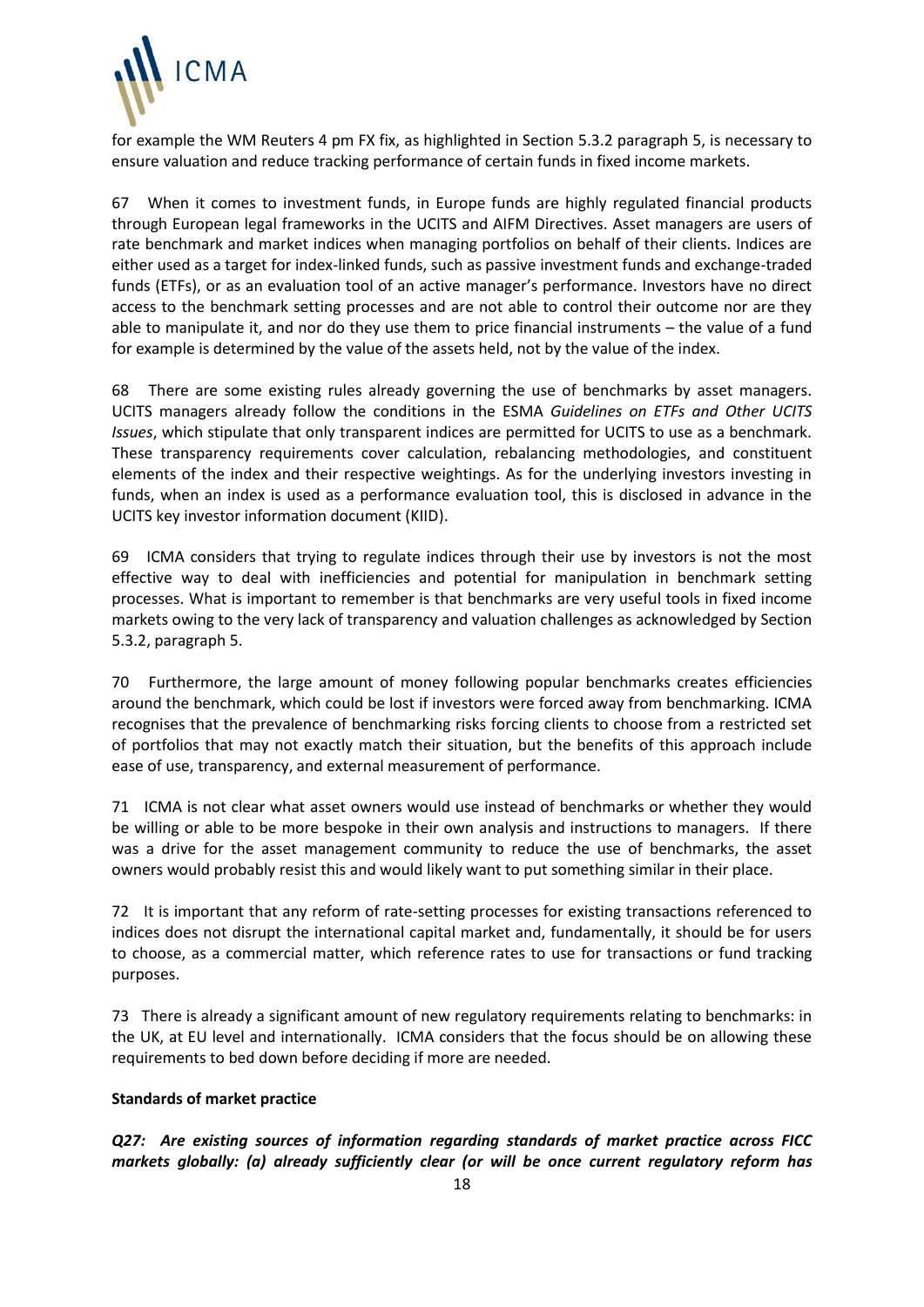

# *concluded); (b) sufficient, but in need for clearer communication or education efforts; or (c) not sufficiently clear, requiring more specific guidance or rules to provide more detail or close genuine gaps?*

74 Box 7 in the Consultation Document describes a series of "Reported uncertainties over FICC market practices". While not offering an opinion on the merits, or otherwise, of each of the points raised in Box 7, ICMA is not surprised that reports of uncertainties are found and considers that this is an inevitable challenge which will continue to be faced. Even for a native speaker of a language listening to a conversation or reading a text, it is commonplace to discover that the very same words can convey different meaning to different listeners/readers. The following further observations in respect to the three sub-sections of this consultation question take this challenge as a given and seek to help the consideration of how best the challenge can be met.

- Across fixed income markets globally there are multiple existing sources of information regarding standards of market practice. Whilst the promulgator of each standard will, no doubt, have sought to convey sufficiently clearly their intent, it is highly likely that room for interpretation will remain to some degree. Particularly since there are many newly formulated standards of market practice, which in a lot of cases have been hastily developed in response to identified shortcomings, there will have been little time to evolve common understandings and interpretation precedents. So ICMA expects that there is unlikely to be sufficient clarity simply by virtue of a known and accessible source from which to obtain the relevant standard.
- Given this expectation, ICMA perceives that there is an essential role for efforts to clarify communication and for ongoing education. Clarification can helpfully be provided through mechanisms such as the publication of supporting interpretative guidance and of "questions and answers". Coupled with an ongoing process of review and improvement in respect of the underlying texts, this can help to ensure that, over time, the applicable texts become more clearly expressed and better understood. Alongside this, ICMA firmly believes that education has an essential role to play; and for 40 years the delivery of market focussed education, for the benefit of market participants, has been a core part of ICMA's services. Particularly given the continued intake of new staff and the evolution of standards over time, there is a continuing need for appropriate education, and it should be a requirement across all markets that there are relevant minimum standards in place, to give assurance that those working in the markets are adequately trained.
- ICMA's experience is that, beyond formal rules and requirements, there is a highly valuable role that can be fulfilled by the market itself drawing up practice guides, which should fill in any gaps in the formal framework; and help to make clear how market activities can efficiently and effectively be conducted within and respectfully of the applicable formal framework. The identification of such market practice has been another core part of ICMA's services over recent decades, with the most prominent examples being enshrined within the ICMA Primary Market Handbook and the ICMA Secondary Market Rules and Recommendations. (See our response to Q32.) Even then, what is written (whether in rules and regulations or in supplementary guidance and industry practice guides) cannot, and should not, be expected to cover all eventualities and there will, accordingly, always be a need for some aspects to be left for determination by practitioners' common sense.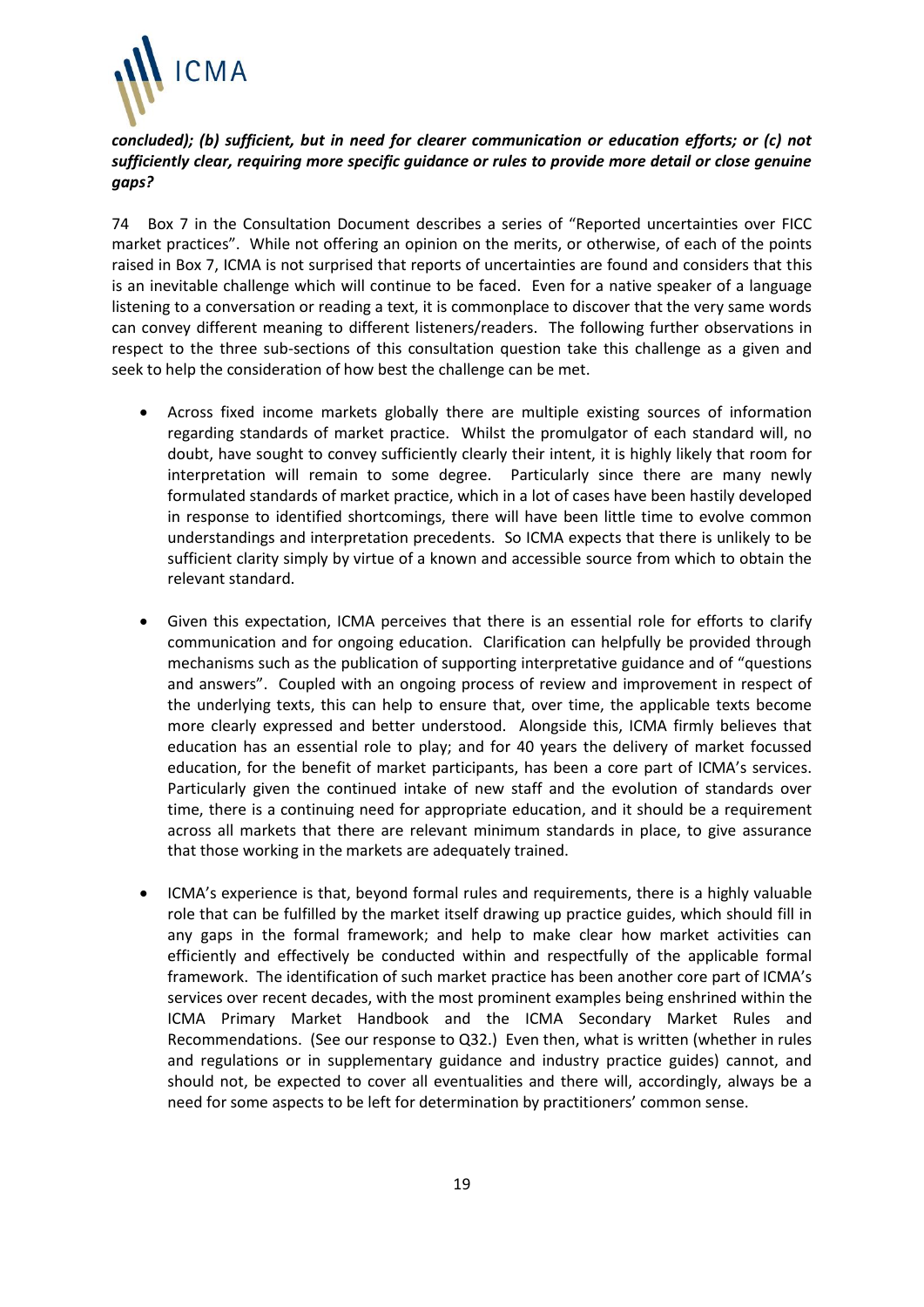

*Q28: Box 7 on pages 36-37 discusses a number of uncertainties over FICC market practices reported by market participants, including: the need for greater clarity over when a firm is acting in a principal or an agency capacity; reported difficulties distinguishing between legitimate trading activity and inappropriate front-running or market manipulation; and standards for internal and external communication of market activity. To the extent that there are uncertainties among participants in the different FICC markets over how they should apply existing market standards in less clear-cut situations, what are they?* 

75 The Consultation Document refers generally to "market sensitive information". It is important to be clear what kind of confidentiality or other sensitivity is involved in such cases, as information can be protected for a variety of different reasons – further to insider considerations, MiFID client confidentiality, other client confidentiality (such as bank secrecy), contractual confidentiality, data protection rules etc.

76 Regarding market uncertainty around inappropriate front-running or disclosing inside information, a key cause (at least in relation to Eurobond issuance) has been regulatory enforcement that seems to be mis-interpreting the MAD definition of inside information. This has unfortunately been recently confirmed in the UK courts in the Hannam case, albeit only as a [first instance](http://www.tribunals.gov.uk/financeandtax/Documents/decisions/Hannam-v-FCA.pdf)  [judgment.](http://www.tribunals.gov.uk/financeandtax/Documents/decisions/Hannam-v-FCA.pdf) The MAD test itself seems clear on its face that inside information inter alia involves nonpublic information being "likely to have a significant effect on [...] price[...]" (Directive 2003/6/EC, Art. 1.1). However, FCA enforcement seems to have sought historically to minimise price effect, focusing instead on mere investor "interest" – which arguably could include *all* non-public information that is within the minds of senior management. The **ECJ Daimler judgment** however reaffirmed price relevance, but Hannam then interpreted the above "likely to have a significant effect on price" to mean merely that a "non-trivial" price impact be a "realistic prospect"/not "fanciful" (ie merely "plausible").

77 Insider regimes were created as corollaries to borrower transparency requirements – the social compact being that, in return for approaching the public for funding, companies must publish all price-forming information or keep it confidential if delaying for permitted reasons. The reason insider regimes need to focus on enforcing this confidentiality is to prevent the enrichment of insiders at the expense of others: hence the relevance of price sensitivity to the definition of inside information.

78 Distinctly, ongoing legislative work on the new MAR may impose additional uncertainty by, so far, purporting, in the context of market soundings, to impose "safe harbour" conditions on the disclosure of information that is not inside.

79 Generally speaking, ICMA has addressed aspects relating to confidentiality of inside information most recently in its [January 2014 response](http://www.icmagroup.org/assets/documents/Maket-Practice/Regulatory-Policy/EU-Market-Abuse-Directive---related-documents/ICMA-response-to-MAR-DP-2013-11-Jan14.pdf) to an ESMA Level 2 Discussion Paper on MAR and in its [October 2014 response](http://www.icmagroup.org/assets/documents/Regulatory/Primary-Markets/MAR-L2---ICMA-PM-response-to-RTS-CP-2014-07---Draft-v12-Final.pdf) to an ESMA Level 2 Consultation Paper on MAR.

80 Transaction or product "suitability" has long been the subject of detailed coverage under MiFID.

# *Q32: What role can market codes of practice play in establishing, or reinforcing existing, standards of acceptable market conduct across international FICC markets?*

81 The Consultation Document refers to "dated voluntary market codes lacking formal enforcement powers" and to a perception that existing voluntary market codes are "too numerous,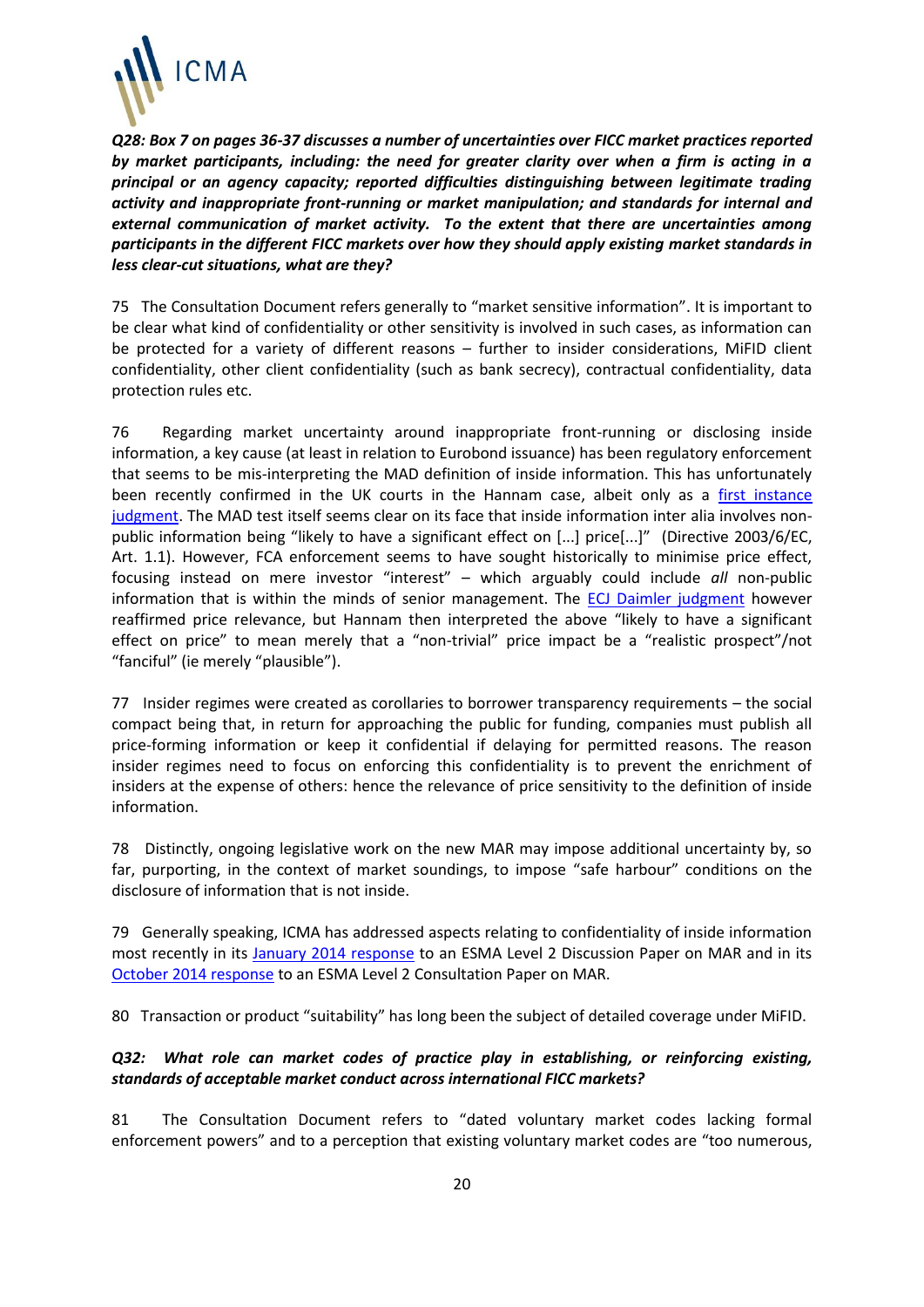

too focused on technical market issues rather than market practices, too dated, too legalistic to have traction with FICC traders, or lacking in enforcement powers".

82 ICMA maintains two documents that might be perceived as "market codes": the ICMA Primary [Market Handbook](http://www.icmagroup.org/Regulatory-Policy-and-Market-Practice/Primary-Markets/ipma-handbook-home/) and the [ICMA Secondary Market Rules and Recommendations.](http://icmagroup.org/Regulatory-Policy-and-Market-Practice/Secondary-Markets/ICMA-Rule-Book/)

83 The ICMA Primary Market Handbook was created to promote intra-syndicate efficiency in the context of Eurobond issues. It does so by non-exhaustively recognising industry consensus around salient good practices by ICMA member lead managers, notably regarding transparency and timeliness. This is therefore a normative rather than formative process. The ultimate aim is to ensure that managers invited to join new issue transactions on the market's typically abbreviated time frames are able to do so with a legitimate expectation of how such transactions will unfold unless they are notified otherwise – this is necessary to ensure that syndicates operate effectively as a team on behalf of their borrower clients. The Handbook is not intended to solve wider market grievances or imbalances, or regulatory lacunas or uncertainties – though it selectively recognises market practices that might help to mitigate the effects of these. The Handbook is effectively operated by industry for industry in the space between what is mandated by law/regulation and what is prohibited by law/regulation, excepting aspects that are too self-evident or have garnered insufficient industry consensus. The Handbook is not technically binding (one of the relevant considerations in its past competition law vetting), but operates rather on the basis of recommendations that entitle other syndicate members to express reasonable reproach where recommendations are not followed. This is effective within its limited remit. The Handbook is continuously amended in relation to market developments and is also currently the subject of a root and branch review to make it more reader-friendly in terms of structure and to acknowledge the fading of some now less common market practices.

84 The ICMA Secondary Market Rules and Recommendations essentially constitute OTC cash bond trading terms for use by ICMA member firms and non-member firms alike. They automatically apply to relevant bond trading contracts entered into between ICMA member firms unless agreed otherwise by the parties. To the extent they apply to a contract, the provisions of the ICMA Secondary Market Rules and Recommendations are binding. Such provisions cover notably: terms for the correct settlement of bond trades and what constitutes "good delivery"; how accrued interest on contracts is calculated; "buy-in" and "sell-out" procedures if problems arise in settling transactions; and a standard method of maturity yield calculation based on annual compounding. Actions relating to claims arising from the application of such provisions may be brought in a state court of competent jurisdiction or in a competent court of arbitration (such as eg following unsuccessful ICMA conciliation, an ICMA court of arbitration, on the basis of the dispute resolution mechanism made available by ICMA).

## *Q34: In the context of MiFID II, which of the FCA Principles for Businesses should apply in relation to MiFID business with Eligible Counterparties?*

85 ICMA assumes that FCA Principle 1 ("A firm must conduct its business with integrity") should apply to dealings between "eligible counterparties" (as defined in the UK).

86 The ICMA Secondary Market Rules and Recommendations provide in Rule 1 that "Members are expected to apply the highest standards of professional integrity to all business dealings". Trust within the market is particularly important in cross-border business, where the cost and complexity of disputes, dispute resolution, obtaining and enforcing court rulings can be greater than they are in